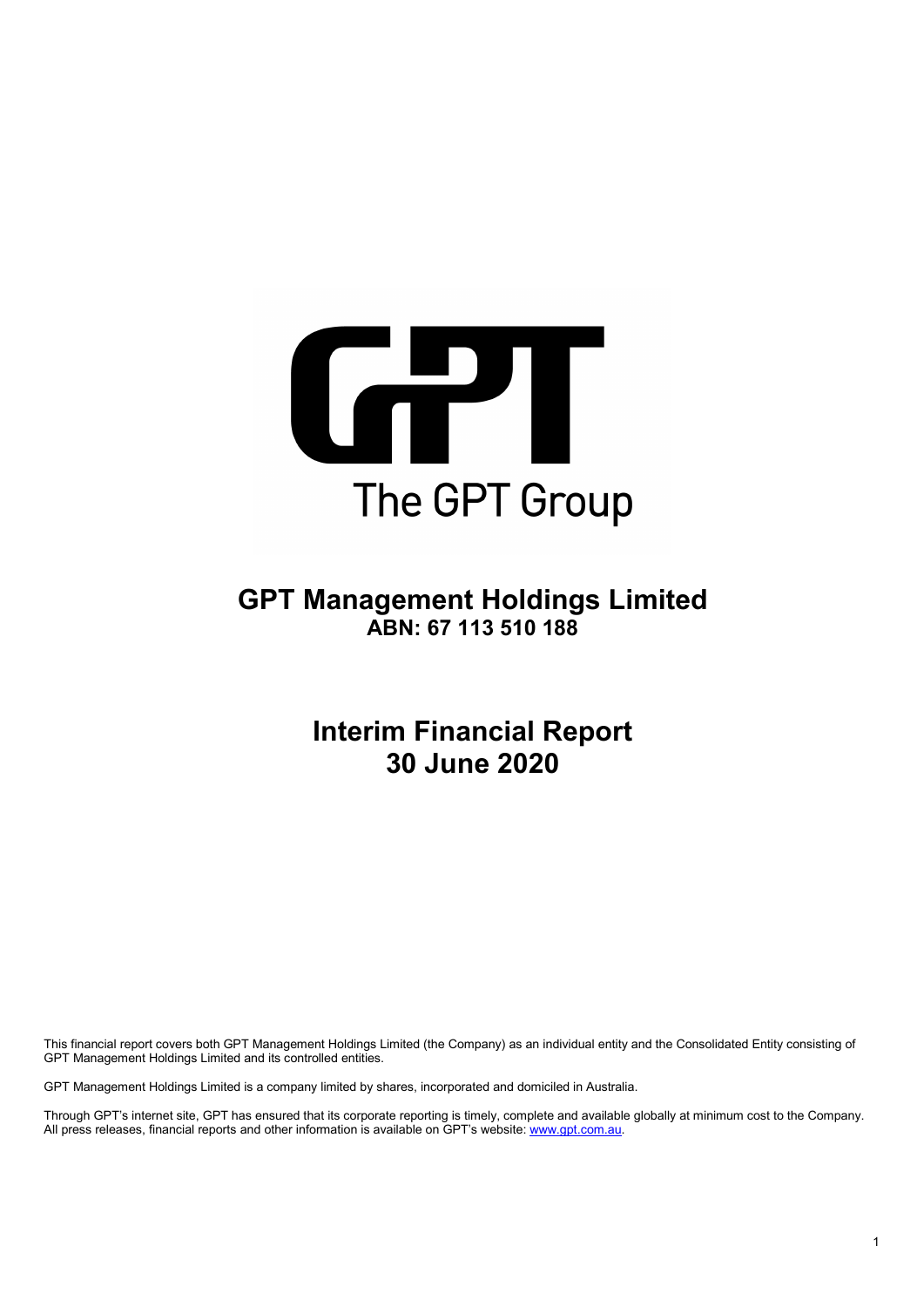# **CONTENTS**

| 1.      |  |
|---------|--|
|         |  |
| $2^{2}$ |  |
| 3.      |  |
| 4       |  |
| 5.      |  |
| 6.      |  |
|         |  |
|         |  |
|         |  |
|         |  |
|         |  |
|         |  |
|         |  |
|         |  |
|         |  |
|         |  |
|         |  |
|         |  |
|         |  |
|         |  |
|         |  |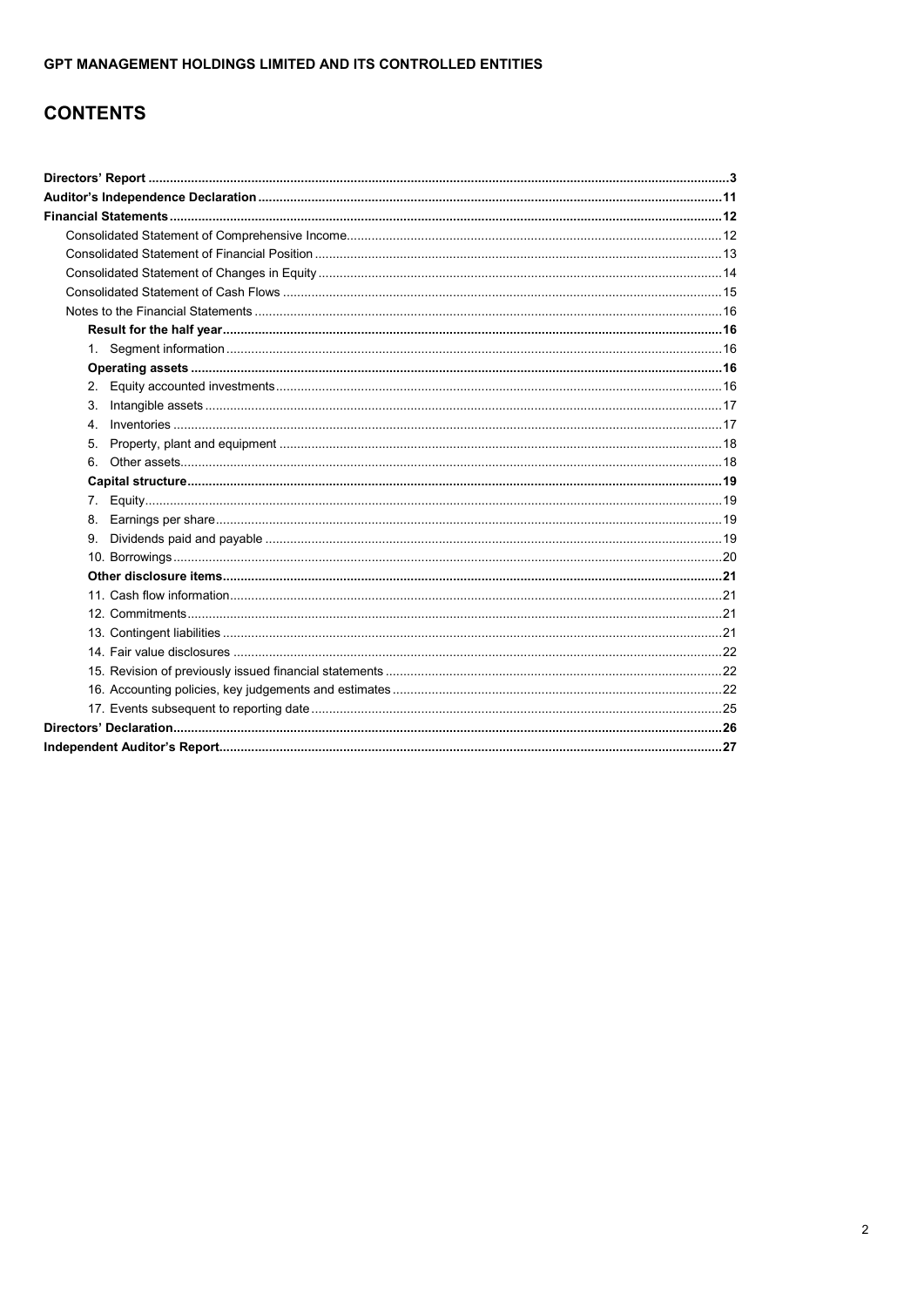### **DIRECTORS' REPORT**

For the half year ended 30 June 2020

The Directors of GPT Management Holdings Limited (the Company), present their report together with the financial statements of GPT Management Holdings Limited and its controlled entities (the Consolidated Entity) for the half year ended 30 June 2020. The Consolidated Entity is a for profit entity and is stapled to the General Property Trust (Trust). The GPT Group (GPT or the Group) financial statements include the results of the stapled entity as a whole.

GPT Management Holdings Limited is a company limited by shares, incorporated and domiciled in Australia. The registered office and principal place of business is MLC Centre, Level 51, 19 Martin Place, Sydney NSW 2000.

#### **1. OPERATING AND FINANCIAL REVIEW**

The Consolidated Entity's results are largely driven by the results of the Trust and the Wholesale Funds managed by the Consolidated Entity given that management and other fees are driven by the asset value and performance of the underlying properties within these entities.

#### **Review of operations and operating result**

While GPT commenced 2020 with solid momentum, the Group's performance for the six month period to 30 June 2020 has been impacted by the measures implemented in response to the COVID-19 pandemic. Mobility restrictions, isolation measures and requirements for some businesses to cease operations resulted in a significant reduction in foot traffic and sales across the Group's retail assets and most office tenants implemented work from home arrangements in line with government recommendations. Most logistics tenants continued to operate their facilities as supply chain movements remained essential, particularly for food, pharmaceuticals, and general consumables.

As part of the government response to the pandemic, a commercial tenancies Code of Conduct was developed and legislated in each state and territory requiring landlords to provide rent relief to qualifying tenants impacted by the government mandated measures. The Code of Conduct requires landlords to provide relief for a period of up to six months to qualifying tenants in the form of rent waivers and rent payment deferral. The relief is to reflect a proportionate sharing of the revenue impact experienced by the qualifying tenant as a result of COVID-19. At the end of the reporting period the negotiations to effect this relief were underway but remain incomplete. The Group has also agreed to provide relief to some tenants that are not eligible for assistance under the Code of Conduct but have been materially impacted by COVID-19.

In response to the high level of uncertainty and the unprecedented circumstances, the Group has reduced or deferred spending on non-essential and discretionary items across the business. The Rouse Hill retail expansion and the Melbourne Central office and retail development have been deferred until such time as market conditions are more favourable. In addition, the 2020 Short Term Incentive Compensation scheme and the 2020 – 2022 Long Term Incentive scheme were withdrawn.

The health and safety of our people, our customers and our communities has been paramount throughout the period. Additional resources and funds have been deployed to ensure we maintain safe environments across our portfolio and within our premises.

The Consolidated Entity's financial performance for the half year ended 30 June 2020 is summarised below.

The net profit after tax for the half year ended 30 June 2020 is \$9,397,000 (Jun 2019: \$19,874,000).

| For the half year ended                                     | 30 Jun 20 | 30 Jun 19 | Change    |
|-------------------------------------------------------------|-----------|-----------|-----------|
|                                                             | \$'000    | \$'000    | %         |
| Property management fees                                    | 16,907    | 21,751    | (22%)     |
| Development management fees and revenue                     | 9,485     | 10,309    | (8%)      |
| Fund management fees                                        | 42,503    | 42,592    |           |
| Management costs recharged                                  | 14,826    | 15,697    | (6%)      |
| Proceeds from sale of inventory                             | 735       | 33.736    | (98%)     |
| Other income                                                | 4,671     | 247       | 1,791%    |
| Expenses                                                    | (65, 927) | (98, 897) | (33%)     |
| Profit from continuing operations before income tax expense | 23,200    | 25,435    | (9%)      |
| Income tax expense                                          | (7,803)   | (5, 561)  | (40%)     |
| Profit after income tax for continuing operations           | 15,397    | 19,874    | (23%)     |
| Loss from discontinued operations                           | (6,000)   |           | $(100\%)$ |
| Net profit for the half year                                | 9,397     | 19,874    | (53%)     |

#### **Consolidated Entity result**

The net profit after tax compared to that recognised at June 2019 is lower largely due to the reversal of impairment expense in 2019, the revaluation of financial instruments in 2020 and lower property management fees partially offset by savings in remuneration expenses.

#### **Property management**

#### **Retail**

The Consolidated Entity is responsible for property management activities across the retail sector. Property management fees decreased to \$8,436,000 in 2020 primarily as a result of lower property revenue associated with the impacts of the COVID-19 pandemic including the recognition of rent waivers for tenants affected by the pandemic.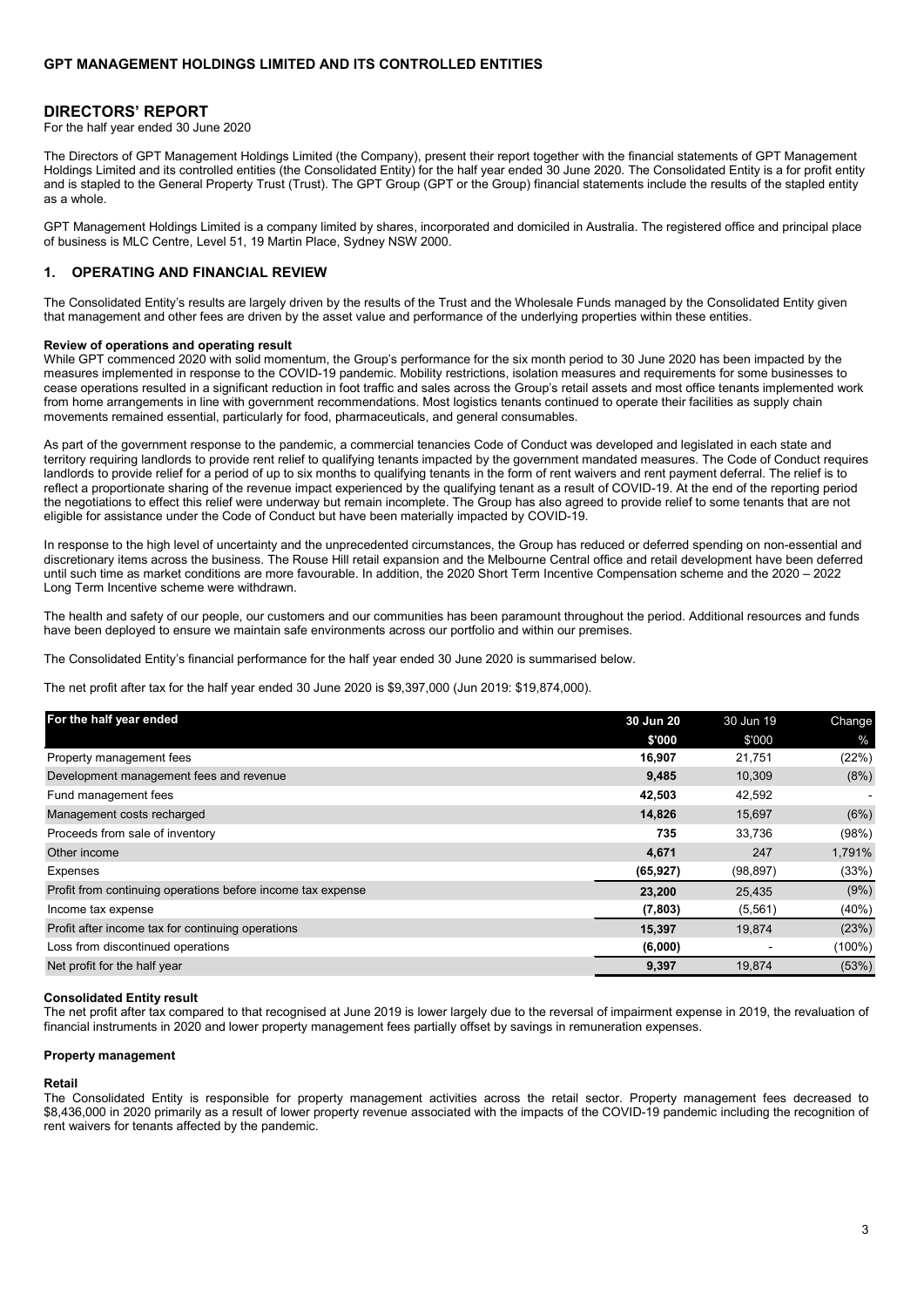#### **DIRECTORS' REPORT**

For the half year ended 30 June 2020

#### **Office**

The Consolidated Entity is responsible for property management activities across the office sector. Property management fees increased to \$7,022,000 in 2020 primarily as a result of increased membership income for Space&Co from the expansion of existing venues in the second half of 2019 partially offset by membership fee waivers provided to Space&Co members as a result of the COVID-19 pandemic.

#### **Logistics**

The Consolidated Entity is responsible for property management activities across the logistics sector. Property management fees increased to \$1,449,000 in 2020 as a result of property acquisitions and the conversion of properties from development assets to operating assets.

#### **Development management fees and revenue**

Development management fees have decreased by 8 per cent overall to \$9,485,000 primarily due to a decrease in development activity as a result of the impacts of the COVID-19 pandemic. There was lower utilisation amongst the teams with headcount reductions and projects being postponed, including the Melbourne Central Rooftop and the Rouse Hill developments, including the Rouse Hill developments held in inventory.

#### **Funds Management**

#### **GPT Wholesale Office Fund (GWOF)**

The fund delivered a one year equity IRR of 3.9 per cent. GWOF's total assets increased to \$8.9 billion, up \$0.1 billion from 31 December 2019. The management fee income earned from GWOF for the half year ended 30 June 2020 increased by \$1.5 million as compared to 30 June 2019 due to the increase in the asset value of the portfolio.

As a result of GPT not participating in GWOF's Distribution Reinvestment Plan (DRP) of \$47.5 million or equity raising of \$281.6 million, GPT's ownership reduced to 21.90 per cent (Dec 2019: 22.93 per cent). Investor participation in GWOF's DRP has reduced from 41.9% at December 2019 to 11.4% at June 2020.

#### **GPT Wholesale Shopping Centre Fund (GWSCF)**

The fund delivered a one year equity IRR of negative 20.9 per cent. GWSCF's total assets decreased to \$3.9 billion, down \$0.6 billion from 31 December 2019, primarily driven by asset devaluations and reduced income, both due to the impact of COVID-19 and the divestment of Norton Plaza in October 2019. The management fee income earned from GWSCF for the half year ended 30 June 2020 decreased \$0.8 million as compared to 30 June 2019 due to the decrease in the asset value of the portfolio.

GPT's ownership in GWSCF reduced slightly to 28.48 per cent (Dec 2019: 28.49 per cent).

#### **Management costs recharged**

Management costs recharged reduced by 6 per cent overall to \$14,826,000 primarily due to the sale of MLC Centre in April 2019 and Norton Plaza in October 2019.

#### **Proceeds from sale of inventory**

Proceeds from sale of inventory reduced by 98 per cent overall to \$735,000 due to lower Metroplex sales during the period.

#### **Other income**

Other income has increased during the period to \$4,671,000 primarily due to an increase in the share of profit recognised from the Lendlease GPT (Rouse Hill) Pty Limited joint venture.

#### **Expenses**

Expenses have decreased by 33 per cent overall to \$65,927,000 primarily due to decreased costs relating to the sale of inventory and lower remuneration expenses partially offset by increased revaluation of financial arrangements and the reversal of impairment expense in 2019.

#### **Loss from discontinued operations**

Relates to the revaluation of the loans related to the Hotel/Tourism portfolio which the Consolidated Entity has now exited.

#### **Financial position**

|                            | 30 Jun 20 | 31 Dec 19 | Change         |
|----------------------------|-----------|-----------|----------------|
|                            | \$'000    | \$'000    | $\frac{9}{6}$  |
| <b>Current assets</b>      | 78,373    | 83,120    | (6%)           |
| Non-current assets         | 263,726   | 263,600   | $\blacksquare$ |
| <b>Total assets</b>        | 342,099   | 346,720   | (1%)           |
|                            |           |           |                |
| <b>Current liabilities</b> | 48,788    | 97,557    | (50%)          |
| Non-current liabilities    | 165,589   | 128,868   | 28%            |
| <b>Total liabilities</b>   | 214,377   | 226,425   | (5%)           |
|                            |           |           |                |
| <b>Net assets</b>          | 127,722   | 120,295   | 6%             |
|                            |           |           |                |

Total assets decreased by 1 per cent to \$342,099,000 in 2020 (Dec 2019: \$346,720,000) primarily due to a decrease in deferred tax assets, the amortisation of right-of-use assets and lower related party receivables partially offset by the acquisition of intangibles along with an increase in inventories and equity accounted investments.

Total liabilities decreased by 5 per cent to \$214,377,000 in 2020 (Dec 2019: \$226,425,000) due to reduced payables and provision balances mostly in relation to people costs partially offset by the increase in related party borrowings.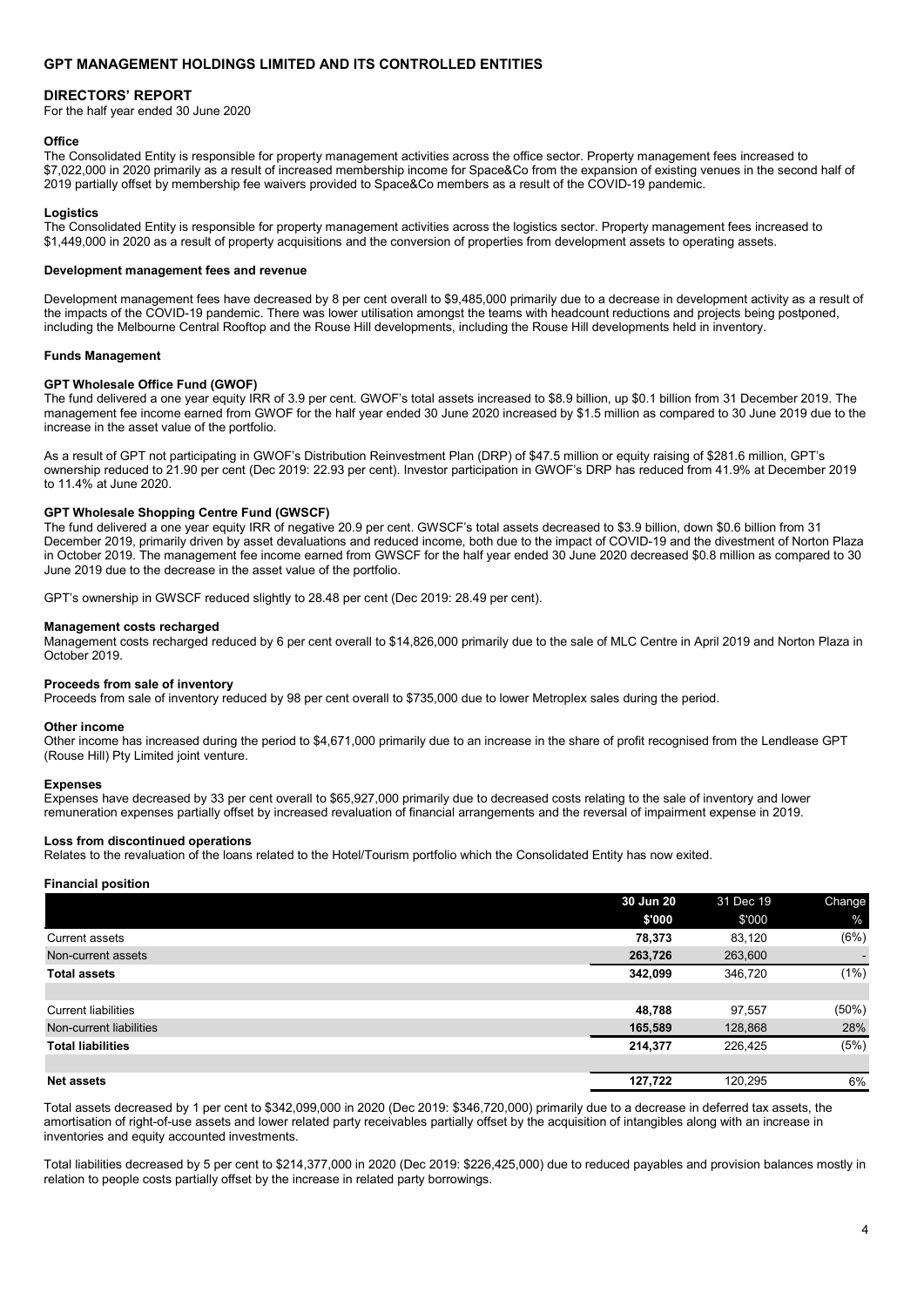#### **DIRECTORS' REPORT**

For the half year ended 30 June 2020

#### **Capital management**

The Consolidated Entity has an external loan of \$4,737,000 relating to the Metroplex joint venture.

The Consolidated Entity has related party borrowings from the Trust and its subsidiaries and joint ventures. Under Australian Accounting Standards, the loans are revalued to fair value at each reporting period.

#### **Going Concern**

The Consolidated Entity's financial position is highly dependent on the financial position of GPT given that the Consolidated Entity is funded through intercompany loans from GPT.

Due to the uncertainty created by COVID-19, GPT has performed additional procedures in relation to assessing going concern. GPT and the Consolidated Entity are of the opinion that they are able to meet their liabilities and commitments as and when they fall due for at least a period of 12 months from the reporting date. In reaching this position, GPT has taken into account the following factors:

- Available liquidity, through cash and undrawn facilities, of \$1,219.2 million;
- Weighted average debt expiry of 7.8 years, with \$4.7 million of debt due between the date of this report and 31 December 2021;
- Interest rate hedging level of 86 per cent over the next 12 months;
- Primary covenant gearing of 25.4 per cent, compared to a covenant level of 50.0 per cent;
- Interest cover ratio at 30 June 2020 of 6.0 times, compared to a covenant level of 2.0 times;<br>• Several scenarios have been evaluated assuming the impact of COVID-19 continues over d
- Several scenarios have been evaluated assuming the impact of COVID-19 continues over differing time periods, stress testing operating cash flows and in all cases the Group expects to remain solvent; and
- Assessment of the financial position and analysis of GPT's covenants indicates that adequate levels of headroom remain for both the gearing and interest cover ratios in the scenarios prepared.

#### **Cash flows**

The cash balance at 30 June 2020 decreased to \$19,525,000 (Dec 2019: \$21,677,000).

#### **Operating activities:**

Net cash flows from operating activities have decreased in 2020 to an outflow of \$2,863,000 (Jun 2019: inflow \$28,687,000) driven by lower proceeds on the sale of inventory.

The following table shows the reconciliation from net profit to the cash flow from operating activities:

| For the half year ended                               | 30 Jun 20 | 30 Jun 19 | Change |
|-------------------------------------------------------|-----------|-----------|--------|
|                                                       | \$'000    | \$'000    | $\%$   |
| Net profit for the half year                          | 9.397     | 19.874    | (53%)  |
| Non-cash items included in net profit                 | 14.689    | 3,738     | 293%   |
| Timing difference                                     | (26.949)  | 5.075     | (631%) |
| Net cash (outflows)/inflows from operating activities | (2,863)   | 28.687    | (110%) |

#### **Dividends**

The Directors have not declared any dividends for the half year ended 30 June 2020 (Jun 2019: nil).

#### **Prospects**

The following details the prospects of the Group and the Wholesale Funds, as the management and other fees earned by the Consolidated Entity are driven by the asset value and performance of the underlying properties within these entities.

The Group is well placed to manage the challenging market conditions and ongoing uncertainty with a strong balance sheet, low leverage, sufficient liquidity for a range of scenarios, a diversified portfolio of high quality assets and a resilient team. An unwavering commitment to the health and wellbeing of our people, our customers and those who visit our assets remains the Group's first priority.

As at 30 June 2020, the Group's net gearing was 25.1 per cent, at the low end of the Group's target gearing range of 25 to 35 per cent. The Group currently has \$1.2 billion of available liquidity held in cash and undrawn bank facilities, with only \$4.7 million of debt maturing through to December 2021. The Group maintains A (stable) / A2 (stable) credit ratings from S&P and Moody's respectively.

In light of the current operating environment, the Group has undertaken scenario analysis relating to the potential effects of the pandemic on its operations and earnings. The principal factors considered in this analysis are the duration of the pandemic; the quantum of financial relief extended to tenants; the recoverability of outstanding rent billings from tenants; and the change to both cyclical and structural trends. The near term outlook for the Group is influenced by these factors and management considers that it has applied its best judgement in outlining the Group's prospects in the current market conditions.

The Group continues to manage the risks of the business prudently, including risks related to COVID-19. Measures include:

- Segregation of teams and work from home arrangements implemented to manage risks to our people and our operations;
- Adopting best practice across our assets to manage social distancing, cleaning and sanitisation;
- Engaging with our tenants to finalise rent relief arrangements for the COVID-19 period;
- Proactively extending lease expiries where possible and ensuring lease proposals for vacant space are competitive and reflect the current environment;
- Increasing the frequency of independent valuations of assets;
- Regular cashflow monitoring and assessment of debtors collection;
- Engagement with the Group's supply chain and service providers to monitor key risks including potential impacts to development projects;
- Increased cyber training and testing; and
- Prioritising internal audit and assurance functions to align with the key business risks including COVID-19.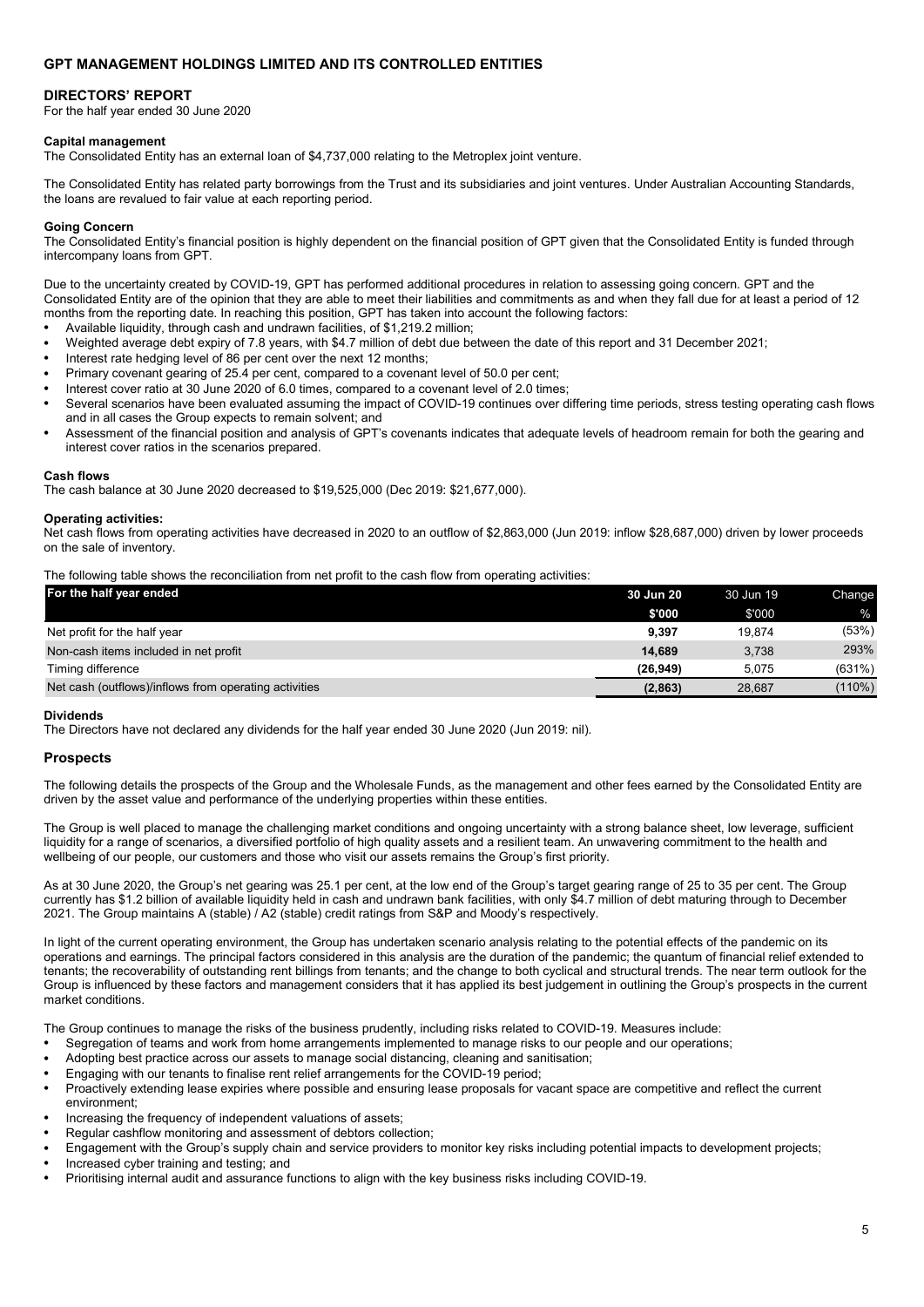#### **DIRECTORS' REPORT**

For the half year ended 30 June 2020

While all our assets have remained open, our retail assets have been most affected by the various measures implemented to slow the spread of the COVID-19 virus. As restrictions eased in June, most stores reopened and foot traffic across all our retail assets returned to approximately 95% of prepandemic levels with the exception of Melbourne Central which is located in Melbourne's central business district. These encouraging signs continued until restrictions in Victoria tightened in response to new COVID-19 outbreaks which has impacted a number of retail assets. Provided these outbreaks are contained and restrictions are again eased, we expect customer traffic will respond positively.

Asset valuations, particularly in the retail sector, have been impacted by the effects of the pandemic on retailer operations. GPT continues to monitor changes in market conditions including long term interest rates and the influence these factors are having on asset valuations through its Valuation Committee and the use of a range of experienced independent valuation firms.

The Group is also monitoring the retail and workplace trends that have been adopted during the COVID-19 restriction periods and the potential for these trends to influence demand for space in the Group's portfolio. For example, there has been an acceleration of online shopping activity as a result of customer groups that previously shopped in bricks and mortar retail stores shifting their behaviour to online shopping, some of which is likely to be sustained beyond COVID-19. We also expect that higher levels of unemployment in the near term may dampen sales. Offsetting this, new supply is likely to be deferred for some time and stimulus measures along with low interest rates and less international travel should provide a level of support for the retail sector.

Our office assets have remained relatively resilient through the period. The requirement to work from home during the pandemic has accelerated the use of business technology for communication and virtual meetings. Employee surveys suggest that there has also been benefits to work-life balance and more effective use of time often spent commuting. It is likely that we will see a higher proportion of employees choosing to work from home for part of their working week in the future. However, we also expect that social distancing requirements will be with us for some time, and as a result workspace requirements per person may increase. Furthermore, we expect the continued need for businesses to have work environments that enable creativity and innovation, assist with shaping organisational culture and to help facilitate experiential training and development. Office rents and valuations have grown strongly over the last three years as vacancy rates fell to levels well below the long-term average. An increase in office supply over the next two years together with weaker demand and increased sublease space, is likely to result in a softening of effective rents, however the Group's office portfolio remains well positioned with a weighted average lease expiry of approximately five years.

Our Logistics assets continued to deliver strong results for the Group through the period. The growth in online shopping through the pandemic period and the likelihood that a portion of this will be sustained, coupled with ongoing urbanisation, is expected to underpin demand in the logistics sector as logistics operators and businesses look to improve their warehouse fulfillment capacity to meet customer demand. Vacancy rates remain low in the core eastern seaboard markets.

The various trends that may ultimately emerge will take some time to play out and we will need to continue monitoring these outcomes to assess the net impact on the Group's operations.

The Group has deferred its previously planned development expansions at the Rouse Hill Town Centre and Melbourne Central. These projects remain strategic opportunities for the Group and will be re-assessed when conditions are more favourable. While near term conditions require a prudent and measured approach, the Group's strategic objective to increase its portfolio weighting to the Logistics sectors remains in place. The Group has an extensive pipeline of development opportunities across its platform including the wholesale funds, providing growth opportunities as the economy recovers. The Group expects to complete its office development at 32 Smith Street, Parramatta in early 2021 and is continuing to execute on delivering its logistics development pipeline with ongoing demand from the acceleration of ecommerce, infrastructure investment and the rationalisation of supply chains to meet customer requirements.

#### **Guidance for 2020**

Given the unprecedented set of circumstances that continue to evolve in relation to COVID-19, and the uncertainty that this provides in terms of the outcomes and consequential economic and business impacts, the Group is not providing FFO or distribution guidance for 2020 at this time. GPT will continue to monitor the impacts and update the market in accordance with its continuous disclosure requirements.

#### **Risk Management**

GPT's approach to risk management incorporates culture, people, processes and systems to enable the organisation to realise potential opportunities whilst managing potential adverse effects. This commitment to integrated risk management is consistent with AS/NZS ISO 31000:2018: Risk Management.

GPT has an enterprise-wide Risk Management Framework which is overseen by the Board and which consists of the following key elements:

- 1. **Risk Policy**  The Risk Policy sets out GPT's approach to risk management. It is reviewed annually by the Sustainability and Risk Committee (a sub-committee of the GPT Board) and is available on the GPT website.
- 2. **Risk Appetite**  The Board sets GPT's risk appetite to align with the company's vision, purpose and strategy. The risk appetite is documented in the Group's Risk Appetite Statement, against which all key decisions are measured.
- 3. **Risk Governance**  The Board is supported in its oversight of the Risk Management Framework by the Sustainability and Risk Committee
- which reviews the effectiveness of the Framework, and by the Audit Committee, the Leadership Team and the Investment Committee.
- 4. **Risk Culture**  GPT is committed to maintaining a transparent and accountable culture where risk is actively considered and managed in our day-to-day activities.
- 5. **Risk Management Processes**  GPT has robust processes in place for the identification, assessment, treatment and reporting of risk.

GPT has reviewed its Risk Management Framework to ensure it remains effective in the COVID-19 operating environment, where a large number of GPT employees are working remotely and certain operations are required to be performed differently. No change has been made to the structure of the framework, however changes have been made to the way it is implemented in order to ensure appropriate risk management at this time. These changes include enhancement of the risk governance structure to include a COVID-19 Response Team and a COVID-19 Working Group, increased frequency of Key Risk Dashboard reviews by the Leadership Team, and a review of the 2020 Audit Plan to align with revised key risks. GPT's Risk Appetite has also been reviewed by the Leadership Team and the Board to consider the impact of COVID-19.

The following table sets out GPT's material risks and opportunities and what we are doing to respond to them. The table also highlights the ways in which GPT has responded to the impact of COVID-19 on each of these risks and opportunities.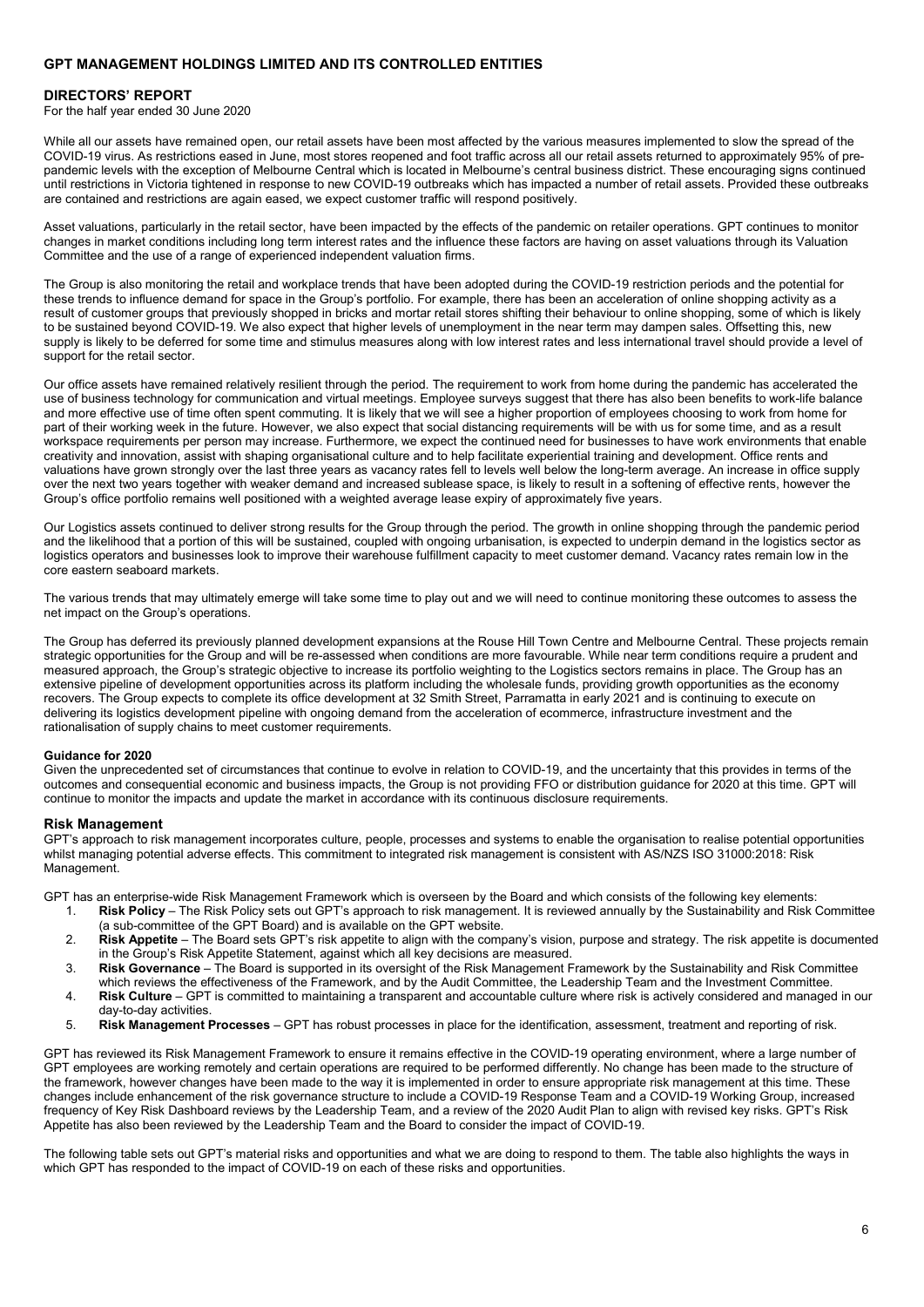### **DIRECTORS' REPORT**

For the half year ended 30 June 2020

| <b>Risks and Opportunities</b>                                                                                                                                                                                                                                                                            | <b>Our Response</b>                                                                                                                                                                                                                                                                                                                                                                                                                                                                                                                                                                                                                                                                            | <b>COVID-19 Response</b>                                                                                                                                                                                                                                                                                                                                                                                                                                                                                                                                                                                                                                                                            |
|-----------------------------------------------------------------------------------------------------------------------------------------------------------------------------------------------------------------------------------------------------------------------------------------------------------|------------------------------------------------------------------------------------------------------------------------------------------------------------------------------------------------------------------------------------------------------------------------------------------------------------------------------------------------------------------------------------------------------------------------------------------------------------------------------------------------------------------------------------------------------------------------------------------------------------------------------------------------------------------------------------------------|-----------------------------------------------------------------------------------------------------------------------------------------------------------------------------------------------------------------------------------------------------------------------------------------------------------------------------------------------------------------------------------------------------------------------------------------------------------------------------------------------------------------------------------------------------------------------------------------------------------------------------------------------------------------------------------------------------|
| <b>Portfolio Operating and</b><br><b>Financial Performance</b><br>Our portfolio operating and<br>financial performance is<br>influenced by internal and<br>external factors including our<br>investment decisions, market<br>conditions, interest rates,<br>economic factors and potential<br>disruption. | GPT's portfolio is diversified by sector and<br>geography<br>Review of market conditions twice a year, including<br>briefings from economists<br>Scenario modelling and stress testing of<br>assumptions<br>• A disciplined investment approval process,<br>including extensive due diligence requirements<br>A development pipeline to enhance asset returns<br>and maintain asset quality<br>Active management of our assets, including leasing,<br>to ensure a large and diversified tenant base with<br>limited single tenant exposure<br>Experienced management, supplemented with<br>$\bullet$<br>external capabilities where appropriate<br>A structured program of investor engagement | Scenario modelling of potential FFO outcomes<br>$\bullet$<br>Increased crisis management training sessions<br>$\bullet$<br>associated with COVID-19<br>Withdrawal of earnings and distribution guidance for<br>2020 due to uncertainty<br>Increased frequency of independent valuations of<br>$\bullet$<br>investment properties<br>Review of strategy and key risks by the Board and<br>٠<br>the Leadership Team<br>Established Board approved Limits of Authority in<br>$\bullet$<br>relation to Code of Conduct rent relief negotiations<br>Reduction of property operating expenses<br>$\bullet$<br>Reduction of discretionary spending including<br>$\bullet$<br>management incentive programs |
| <b>Development</b><br>Development provides the<br>Group with access to new,<br>high quality assets. Delivering<br>assets that exceed our risk<br>adjusted return requirements<br>and meet our sustainability<br>objectives is critical to our<br>success.                                                 | A disciplined investment approval process,<br>including extensive due diligence requirements<br>Oversight of developments through regular cross-<br>functional Project Control Group meetings<br>Scenario modelling and stress testing of<br>assumptions<br>Experienced management capability<br>Limits on the proportion of the portfolio under<br>development at any time<br>Limits on individual contractor exposure<br>$\bullet$<br>Appropriate minimum leasing pre-commitments to<br>be achieved prior to construction commencement                                                                                                                                                       | Assessed key risks with developments in progress<br>including costs, supply chain, and health and safety<br>management<br>Deferral of the commencement of the Rouse Hill<br>retail expansion and the Melbourne Central office<br>and retail development until such time as market<br>conditions are more favourable<br>Continued with logistics developments in Sydney<br>and the 32 Smith Street, Parramatta office<br>development                                                                                                                                                                                                                                                                 |
| <b>Capital Management</b><br>Effective capital management<br>is imperative to meet the<br>Group's ongoing funding<br>requirements and to withstand<br>market volatility.                                                                                                                                  | Maximum gearing range of 25 to 35 per cent<br>consistent with a stable investment grade "A<br>category" credit rating<br>Maintenance of a minimum liquidity buffer in cash<br>$\bullet$<br>and surplus committed credit facilities<br>Diversified funding sources<br>Maintenance of a long weighted average debt term,<br>with limits on the maximum amount of debt expiring<br>in any 12 month period<br>Hedging of interest rates to keep exposure within<br>prescribed limits<br>Limits on currency exposure<br>٠<br>Limits on exposure to counterparties                                                                                                                                   | Reduction and deferment of non-essential capital<br>$\bullet$<br>expenditure<br>Stress testing of loan covenants under various<br>scenarios<br>Review of borrowing terms and conditions to ensure<br>$\bullet$<br>availability of liquidity<br>Amended distribution payout policy to align<br>with free cashflow                                                                                                                                                                                                                                                                                                                                                                                    |
| <b>Health and Safety</b><br>GPT is committed to promoting<br>and protecting the health.<br>safety and wellbeing of its<br>people, customers, contractors<br>and all users of its assets.                                                                                                                  | A culture of safety first and integration of safety risk<br>management across the business<br>Comprehensive Health and Safety management<br>systems<br>Training and education of employees and induction<br>of contractors<br>Engagement of specialist safety consultants to<br>assist in identifying risks and appropriate mitigation<br>actions<br>Prompt and thorough investigation of all safety<br>incidents to ascertain root causes and prevent<br>future occurrences. Participation in knowledge<br>sharing within the industry<br><b>Comprehensive Crisis Management and Business</b><br>$\bullet$<br>Continuity Plans, tested annually                                               | Pandemic Response Guidelines, Business<br>Continuity Plans and Crisis Management Plan<br>enacted<br>COVID-19 safety initiatives implemented at GPT<br>workplaces, including remote working, social<br>distancing measures, the supply of masks to all<br>employees and increased scope and frequency of<br>cleaning<br>Implemented industry best practice health and safety<br>$\bullet$<br>initiatives for all assets<br>COVID-19 safety plans in place for all development<br>sites                                                                                                                                                                                                               |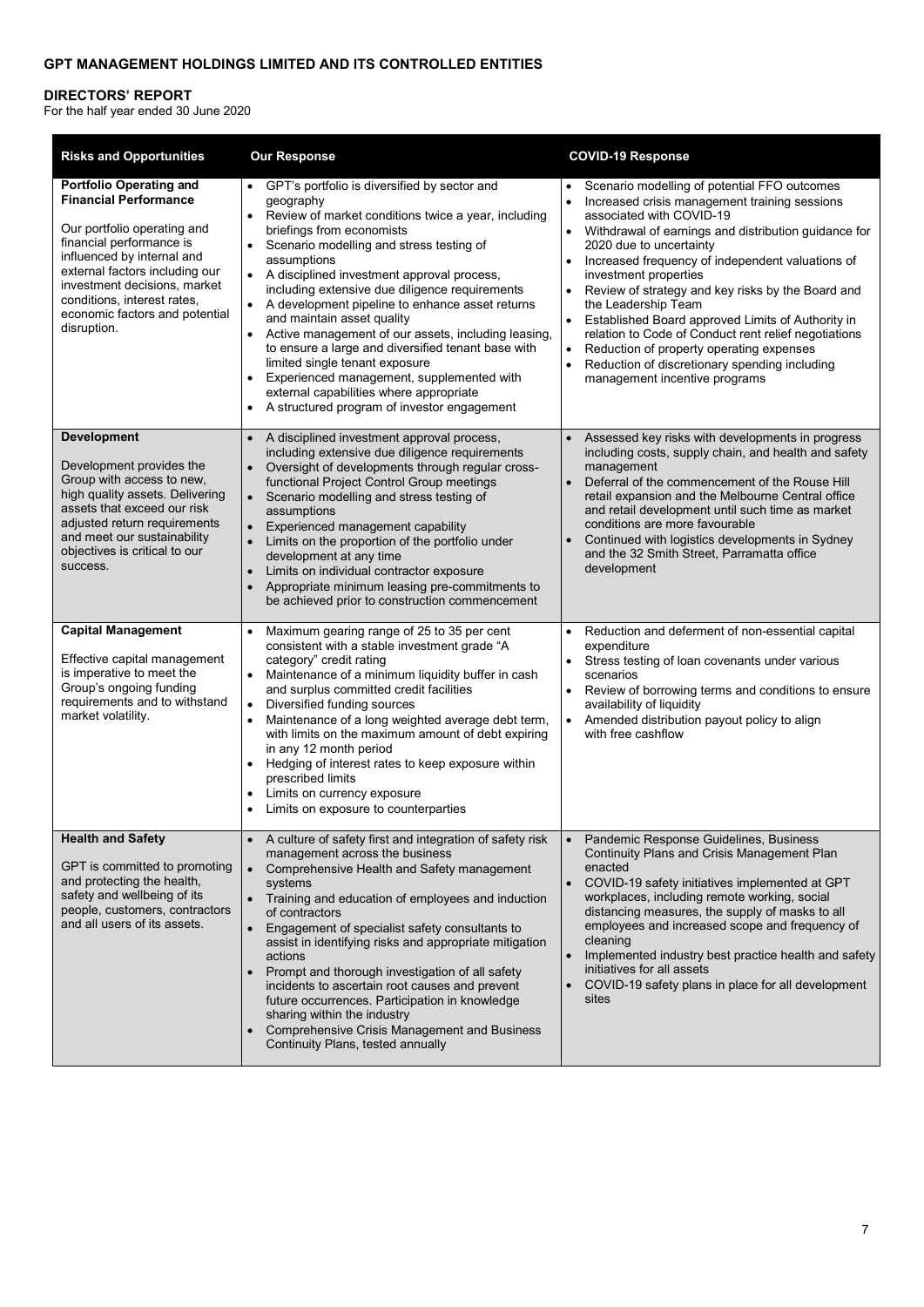### **DIRECTORS' REPORT**

For the half year ended 30 June 2020

| <b>Risks and Opportunities</b>                                                                                                                                                                                                                                                                                                                           | <b>Our Response</b>                                                                                                                                                                                                                                                                                                                                                                                                                                                                                                                                                                                                                                                                                                                                                                                                                                                                                                                                                                                                                                                                                                                                                                               | <b>COVID-19 Response</b>                                                                                                                                                                                                                                                                                                                                                                                                                                                                                                                                      |
|----------------------------------------------------------------------------------------------------------------------------------------------------------------------------------------------------------------------------------------------------------------------------------------------------------------------------------------------------------|---------------------------------------------------------------------------------------------------------------------------------------------------------------------------------------------------------------------------------------------------------------------------------------------------------------------------------------------------------------------------------------------------------------------------------------------------------------------------------------------------------------------------------------------------------------------------------------------------------------------------------------------------------------------------------------------------------------------------------------------------------------------------------------------------------------------------------------------------------------------------------------------------------------------------------------------------------------------------------------------------------------------------------------------------------------------------------------------------------------------------------------------------------------------------------------------------|---------------------------------------------------------------------------------------------------------------------------------------------------------------------------------------------------------------------------------------------------------------------------------------------------------------------------------------------------------------------------------------------------------------------------------------------------------------------------------------------------------------------------------------------------------------|
| <b>People and Culture</b><br>Our ongoing success<br>depends on our ability to<br>attract, engage and retain<br>a motivated and high-<br>performing workforce to<br>deliver our strategic<br>objectives and an<br>inclusive culture that<br>supports GPT's core<br>values.                                                                                | Active adoption and promotion of GPT's Values<br>$\bullet$<br>A comprehensive employee Code of Conduct<br>$\bullet$<br>(including consequences for non-compliance)<br>Employee Engagement Surveys every two years<br>with action plans to address results<br>An annual performance management process,<br>setting objectives and accountability<br>Promotion of an inclusive workplace culture where<br>differences are valued, supported by policies and<br>training<br>Monitoring of both risk culture and conduct risk<br>An incentive system with capacity for discretionary<br>$\bullet$<br>adjustments and clawback policy<br>Benchmarking and setting competitive<br>remuneration<br>Development and succession planning<br>٠<br>Workforce planning<br>$\bullet$                                                                                                                                                                                                                                                                                                                                                                                                                           | All employees supported to work flexibly<br>$\bullet$<br>$\bullet$<br>Waiver of capped carers leave to assist employees with<br>schooling and home child care responsibilities<br>Increased frequency of communication by senior<br>management to staff<br>Additional wellbeing and resilience sessions provided to<br>$\bullet$<br>employees                                                                                                                                                                                                                 |
| Environmental<br>and Social<br>Sustainability<br>Delivering sustainable<br>outcomes for investors,<br>customers, communities<br>and the environment,<br>today and for future<br>generations, is essential.<br>GPT understands and<br>recognises that changes<br>to the environment can<br>affect our assets and<br>business operations.                  | An Environment & Sustainability Management<br>$\bullet$<br>System, including policies and procedures for<br>managing environmental and social sustainability<br>risks<br>Participation in the Dow Jones Sustainability<br>$\bullet$<br>Index, Global Real Estate Sustainability<br>Benchmark and other industry benchmarks<br>Climate related risks and potential financial<br>impacts are assessed within GPT's enterprise-<br>wide Risk Management Framework<br>Climate change reporting in line with the<br>recommendations of the Task Force on Climate-<br>related Financial Disclosures<br>Active community engagement via the GPT<br>Foundation, GPT's Reconciliation Action Plan and<br>other targeted programs<br>Supply chain review, changes to the procurement<br>process and amendment of standard contracts in<br>response to Modern Slavery legislation                                                                                                                                                                                                                                                                                                                            | Collaboration with suppliers to protect vulnerable workers in<br>our supply chain during stand down periods by encouraging<br>redeployment of workers and facilitating flexible working<br>Management of compliance with NABERS ratings given<br>$\bullet$<br>disruption to normal assessment processes                                                                                                                                                                                                                                                       |
| <b>Technology and Cyber</b><br><b>Security</b><br>Our ability to prevent<br>critical outages, ensure<br>ongoing available system<br>access and to respond to<br>major cyber security<br>threats and breaches of<br>our information<br>technology systems is<br>vital to ensure ongoing<br>business continuity and<br>the safety of people and<br>assets. | Technology risk management framework including<br>third party risk management procedures around<br>cyber security<br>Information Management policy, guidelines and<br>standards<br>Privacy policy, guidelines and procedures<br>٠<br>Compulsory cyber security awareness training<br>twice a year<br>Annual security testing completed by a specialist<br>external security firm, including penetration<br>testing, phishing exercises and social engineering<br>testing<br>A comprehensive Cyber Security Incident<br>$\bullet$<br>Response Plan<br>• A Disaster Recovery Plan including annual<br>disaster recovery testing<br>Technology solutions in place to monitor GPT<br>platforms and provide alerts to anomalous<br>behaviour<br>Regular updates to technology hardware and<br>software incorporating recommended security<br>patches<br>External service providing security operations<br>monitoring<br>Annual cyber risk assessments<br>٠<br>An Information Security Risk and Compliance<br>Committee which oversees the Information<br>Security Policy and related policies<br>Alignment to the National Institute of Standards<br>and Technology (NIST) Cyber Security<br>Framework | Remote access infrastructure, software and licensing scaled<br>$\bullet$<br>to meet full remote working requirements<br>Strengthened cyber security through additional training and<br>$\bullet$<br>testing, and increased focus from the Security Operations<br>Centre on alerts aligned to remote working<br>Additional IT equipment made available to all employees to<br>ensure effective remote working<br>System and process solution developed and implemented to<br>ensure efficient, accurate and compliant implementation of<br>the Code of Conduct |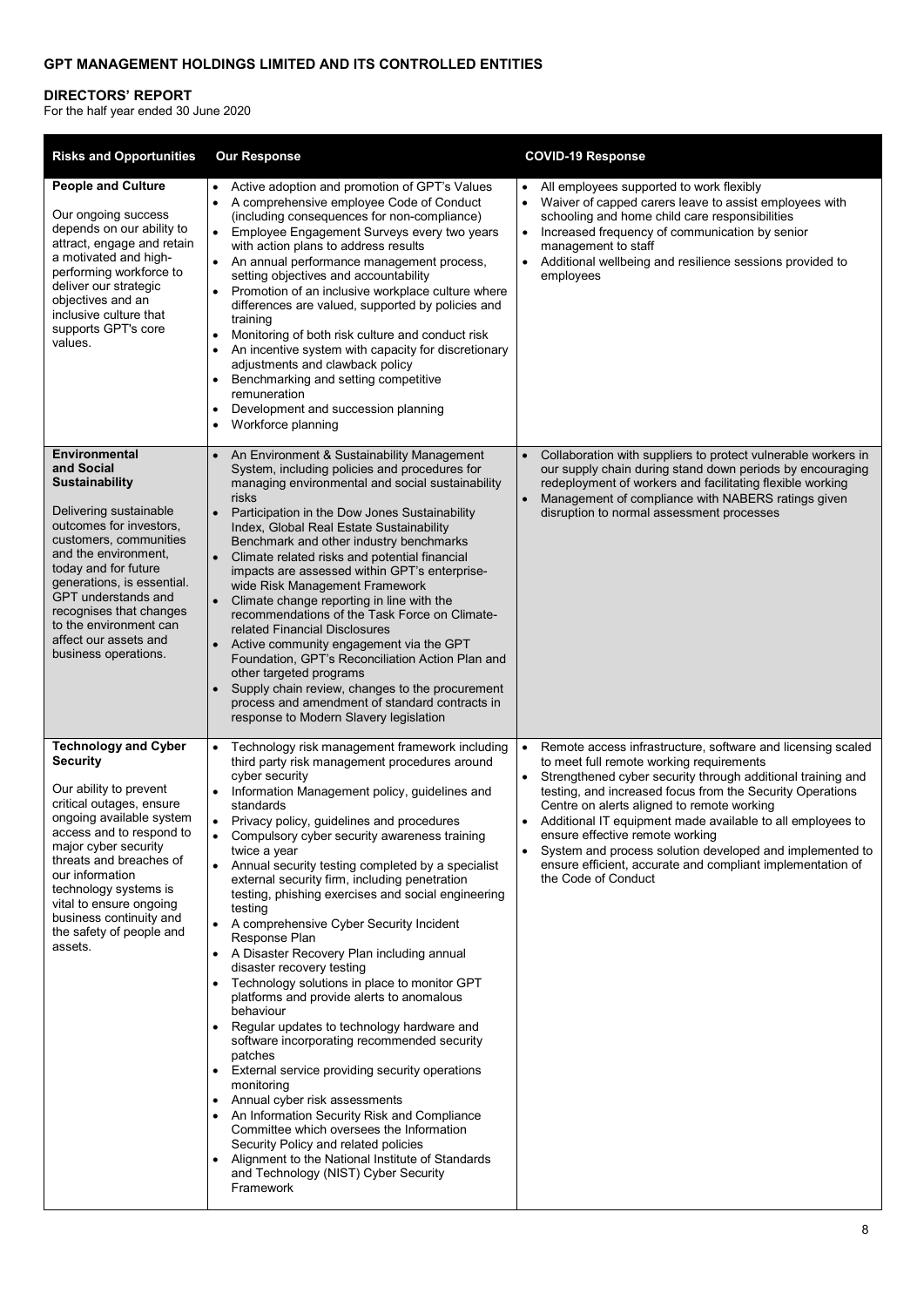#### **DIRECTORS' REPORT**

For the half year ended 30 June 2020

| <b>Risk and Opportunities</b>                                                                                                                                               | <b>Our Response</b>                                                                                                                                                                                                                                                                                                                                                                                                                                                                                                                                                                                                                                                                                                                                                                                                                                                                                                                                                                   | <b>COVID-19 Response</b>                                                                                                                                                                                                                                                                                                                                                                                                                                                                                                                                                                                                                                                                     |
|-----------------------------------------------------------------------------------------------------------------------------------------------------------------------------|---------------------------------------------------------------------------------------------------------------------------------------------------------------------------------------------------------------------------------------------------------------------------------------------------------------------------------------------------------------------------------------------------------------------------------------------------------------------------------------------------------------------------------------------------------------------------------------------------------------------------------------------------------------------------------------------------------------------------------------------------------------------------------------------------------------------------------------------------------------------------------------------------------------------------------------------------------------------------------------|----------------------------------------------------------------------------------------------------------------------------------------------------------------------------------------------------------------------------------------------------------------------------------------------------------------------------------------------------------------------------------------------------------------------------------------------------------------------------------------------------------------------------------------------------------------------------------------------------------------------------------------------------------------------------------------------|
| <b>Compliance and</b><br><b>Regulation</b><br>We ensure compliance<br>with all applicable<br>regulatory requirements<br>through our established<br>policies and frameworks. | An experienced management team with Legal, Tax,<br>Finance, Compliance and Risk Management<br>expertise<br>Engagement of external expert advisors as required<br>An internal and external audit program overseen by<br>the Audit Committee of the Board<br>Active management of the Group's Compliance<br>Plans, in accordance with the requirements of the<br><b>Corporations Law</b><br>Internal Committees such as a Continuous<br>Disclosure Committee, a Data Privacy Committee<br>and a Cyber Security Governance Committee to<br>monitor key compliance risks<br>An Anti-money Laundering and Counter-terrorism<br>Financing Policy, a Conflicts Management Policy, a<br>Whistleblower Policy, a Code of Conduct and other<br>internal policies and procedures which are reviewed<br>and enforced<br>An ongoing program of training which addresses all<br>key compliance requirements<br>Active involvement in the Property Council of<br>Australia and other industry bodies | Early establishment of a supplementary governance<br>structure to oversee GPT's response to COVID-19<br>Responded to regulatory changes such as the Code of<br>Conduct and changes to the requirements of the Foreign<br>Investment Review Board, the Australian Securities and<br>Investments Commission and the Australian Tax Office<br>Increased internal audit activities focussing on areas of<br>greater uncertainty including investment property<br>valuations, revenue recognition and expectations of<br>debtors collection<br>Training programs adapted to focus on new or amended<br>compliance requirements, and to address limitations in<br>normal training delivery methods |

### **2. TASK FORCE ON CLIMATE RELATED FINANCIAL DISCLOSURE**

Climate change is a global challenge. GPT recognises that changes to the environment can influence the operation of our business and our assets, and we are committed to identifying and managing climate change risks across our business.

As a market leading owner and manager of a \$24.5 billion portfolio of office, logistics and retail properties across Australia, GPT recognises the importance of transparently identifying and managing the foreseeable climate-related risks and opportunities likely to impact on the property sector. These impacts are already starting to manifest, with the world seeing an increase in the frequency and intensity of extreme weather events as a consequence of climate change.

GPT has set a target for its operations across all its managed assets to be carbon neutral by 2024 (previously 2030).

In 2019, GPT undertook work to create a series of climate change disclosures aligned to the Taskforce for Climate-related Financial Disclosure (TCFD) recommendations. The TCFD provides a framework for more effective climate-related financial disclosures, addressing four key areas: governance, strategy, risk management and metrics and targets.

A cross-functional reference group reports on these four key areas, identifies foreseeable risks and opportunities under three different climate change related scenarios and formulates GPT's ongoing climate change response plans.

GPT's detailed TCFD disclosure statement is available on our website[: https://gpt.com.au/index.php/sustainability](https://gpt.com.au/index.php/sustainability)

In 2020, the Group will be progressing the integration of climate change risks and opportunities into GPT's business planning and operations, including additional disclosure of how this is being achieved.

Further analysis of climate scenarios will also be undertaken, with the results of this analysis to be reflected in the Group's strategic plans. GPT will also seek to put plans in place for each sector portfolio to achieve carbon neutrality.

The Group will continue to undertake analysis of climate change risks and opportunities, the results of which will be used to update the Group's risk registers and inform future management activities. In addition, the Group plans to adopt relevant metrics to monitor and measure progress in managing climate change risks and opportunities.

### **3. EVENTS SUBSEQUENT TO REPORTING DATE**

The COVID-19 pandemic has created unprecedented economic and societal impacts and there remains significant uncertainty. In the event the COVID-19 impacts are more severe or prolonged than anticipated, this may have further adverse impacts to asset values and the operating result of the Consolidated Entity. At the reporting date a definitive assessment of the future effects of COVID-19 on the Consolidated Entity cannot be made, as the impact will depend on the magnitude and duration of the economic downturn, with the full range of possible effects unknown.

In July and August the Federal Government announced further fiscal stimulus measures including the extension of the JobKeeper and JobSeeker programs for a further six months through to March 2021. These stimulus measures will provide further support to businesses and individuals, and assist in offsetting the economic impacts of COVID-19. Given the revised eligibility requirements for the extended JobKeeper, the Consolidated Entity is not expecting to receive JobKeeper support beyond September 2020.

On 16 July 2020 an amendment to the loan agreement was signed with ANZ to extend the maturity date of the facility used to fund operations of the Metroplex joint venture. The termination date per the amended agreement has been extended by one year to 17 August 2021. The facility is held as a current liability at 30 June 2020 as the amended agreement was not signed prior to period end.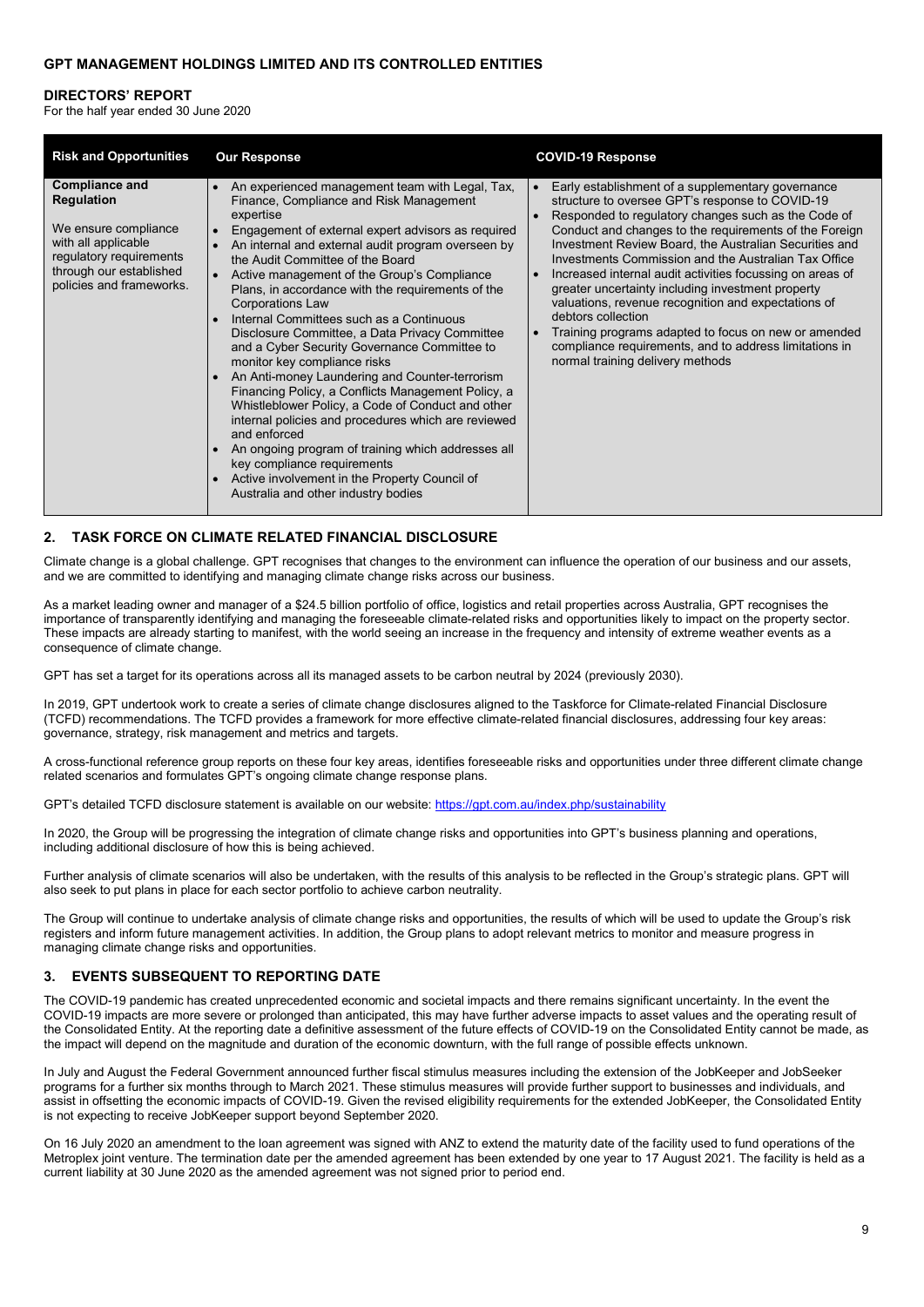#### **DIRECTORS' REPORT**

For the half year ended 30 June 2020

On 3 August 2020, the Victorian Government announced an initial six week period of stage four COVID-19 restrictions in Melbourne which creates further uncertainty for the Consolidated Entity's asset values and future operating results given 36% of the Group's assets, 45% of GWOF's assets and 72% of GWSCF's assets are located in Melbourne from which the Consolidated Entity derives income.

Other than the above, the Directors are not aware of any matter or circumstances occurring since 30 June 2020 that has significantly or may significantly affect the operations of the Consolidated Entity, the results of those operations or the state of affairs of the Consolidated Entity in the subsequent financial years.

#### **DIRECTORS**  $\mathbf{4}$

The Directors of GPT Management Holdings Limited and GPT RE Limited at any time during or since the end of the half year are:

#### **Chairman - Non-Executive Director**

Vickki McFadden (appointed 1 March 2018, Chairman from 2 May 2018)

#### **Chief Executive Officer and Managing Director**  $(i)$

Bob Johnston (appointed September 2015)

#### (iii) Non-Executive Directors

Gene Tilbrook (appointed May 2010) Michelle Somerville (appointed December 2015) Angus McNaughton (appointed November 2018) Tracey Horton AO (appointed May 2019) Mark Menhinnitt (appointed October 2019) Robert Whitfield AM (appointed May 2020)

#### **AUDITOR'S INDEPEDENCE DECLARATION** 5.

A copy of the auditor's independence declaration as required under section 307C of the Corporations Act 2001 is set out on page 11 and forms part of the Directors' Report.

#### **6. ROUNDING OF AMOUNTS**

The amounts contained in this report and in the financial statements have been rounded to the nearest thousand dollars unless otherwise stated (where rounding is applicable) under the option available to the Consolidated Entity under ASIC Corporations (Rounding in Financial/Directors' Reports) Instrument 2016/191. The Consolidated Entity is an entity to which the Instrument applies.

The Directors' Report is signed in accordance with a resolution of the Directors of GPT Management Holdings Limited.

Gukhar In Padde

Vickki McFadden Chairman

Sydney 10 August 2020

**Bob** Johnston Chief Executive Officer and Managing Director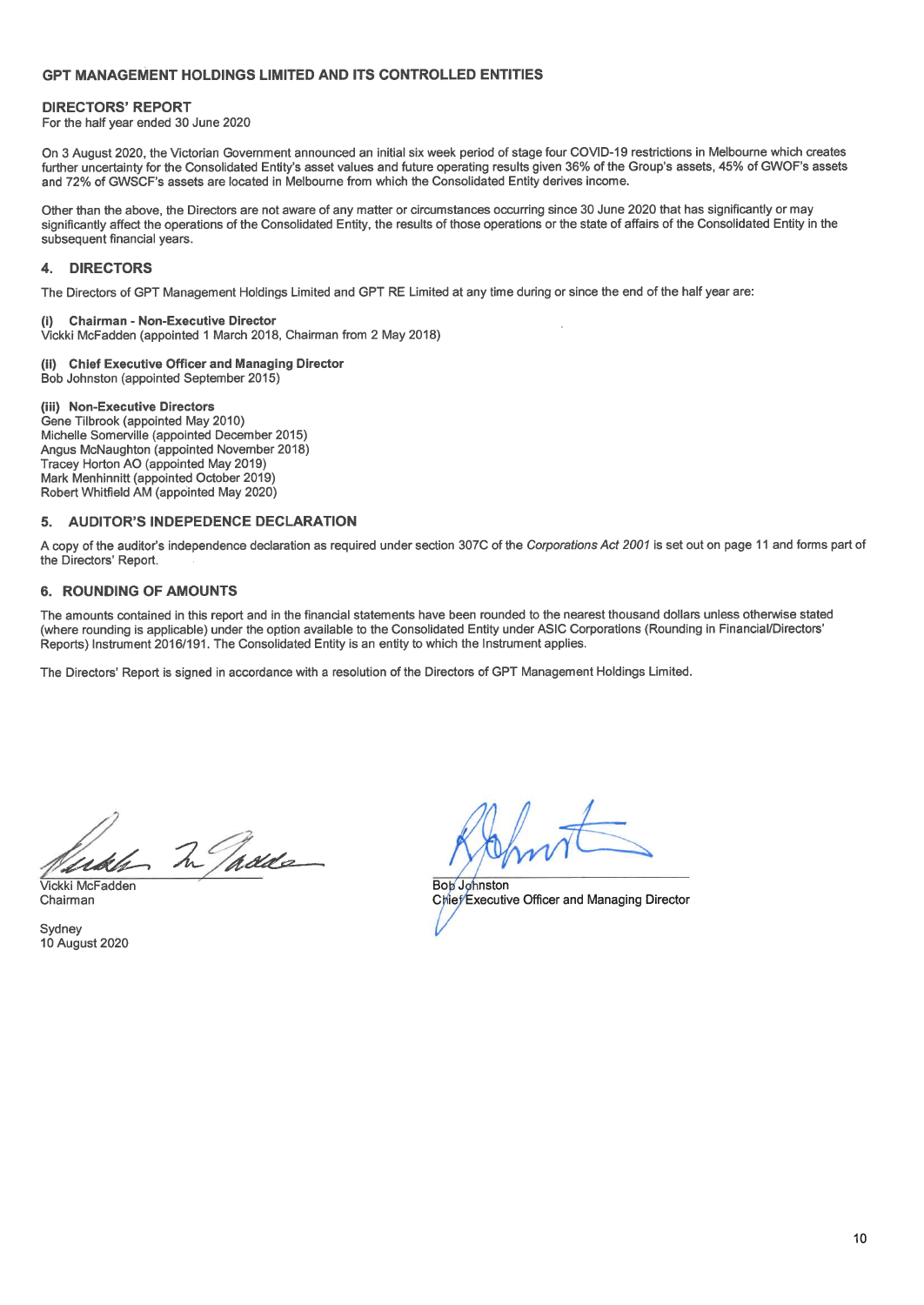

# *Auditor's Independence Declaration*

As lead auditor for the review of GPT Management Holdings Limited for the half-year ended 30 June 2020, I declare that to the best of my knowledge and belief, there have been:

- (a) no contraventions of the auditor independence requirements of the *Corporations Act 2001* in relation to the review; and
- (b) no contraventions of any applicable code of professional conduct in relation to the review.

This declaration is in respect of GPT Management Holdings Limited and the entities it controlled during the period.

S. Hook

Susan Horlin Sydney Partner PricewaterhouseCoopers

10 August 2020

*PricewaterhouseCoopers, ABN 52 780 433 757 One International Towers Sydney, Watermans Quay, Barangaroo, GPO BOX 2650, SYDNEY NSW 2001 T: +61 2 8266 0000, F: +61 2 8266 9999, www.pwc.com.au Level 11, 1PSQ, 169 Macquarie Street, Parramatta NSW 2150, PO Box 1155 Parramatta NSW 2124 T: +61 2 9659 2476, F: +61 2 8266 9999, www.pwc.com.au* 

Liability limited by a scheme approved under Professional Standards Legislation. 11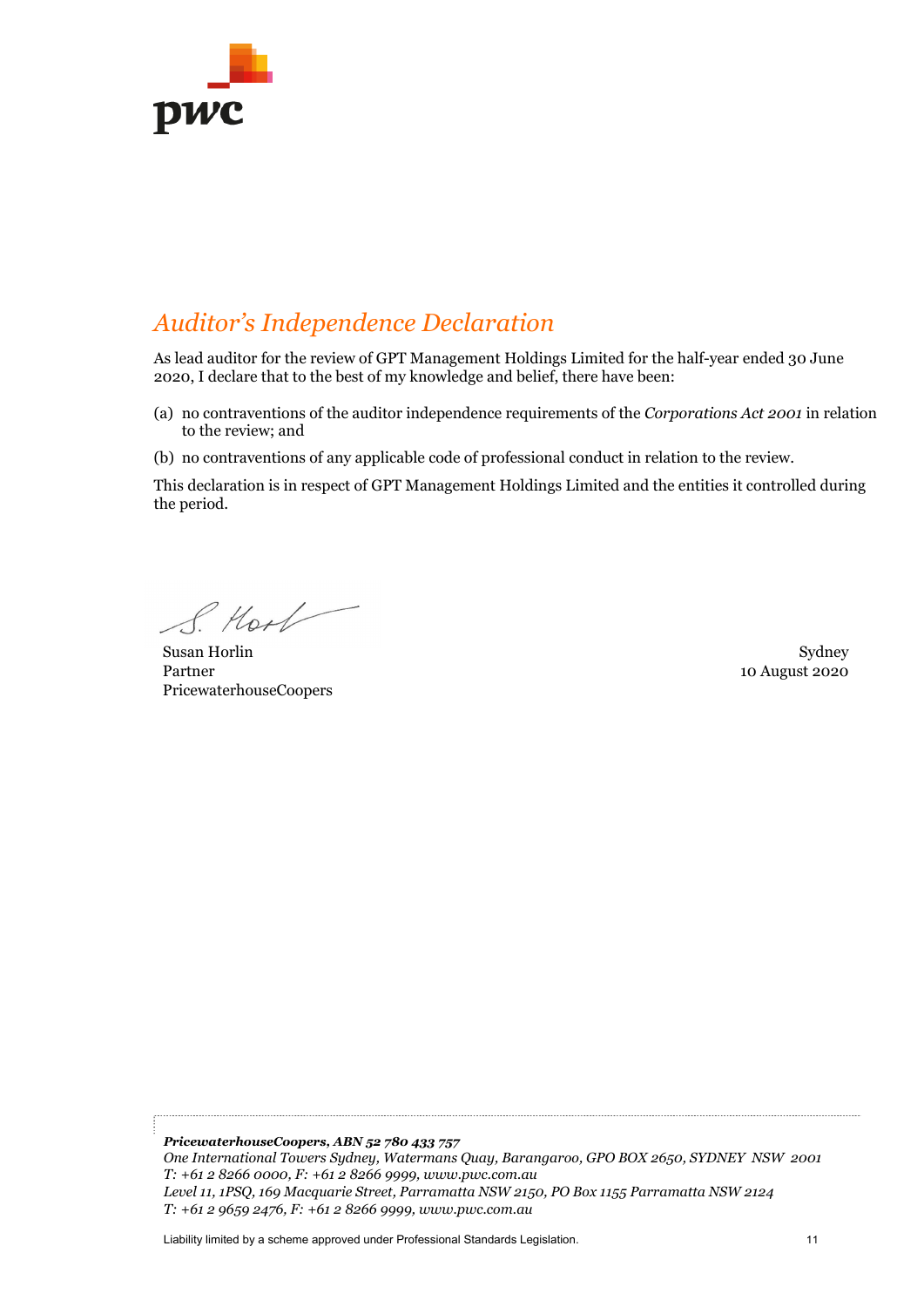### **FINANCIAL STATEMENTS**

## **CONSOLIDATED STATEMENT OF COMPREHENSIVE INCOME**

Half year ended 30 June 2020

|                                                                                   |             | 30 Jun 20       | 30 Jun 19         |
|-----------------------------------------------------------------------------------|-------------|-----------------|-------------------|
|                                                                                   | <b>Note</b> | \$'000          | \$'000            |
|                                                                                   |             |                 |                   |
| Revenue                                                                           |             |                 |                   |
| Fund management fees                                                              |             | 42,503          | 42,592            |
| Property management fees                                                          |             | 16,907          | 21,751            |
| Development management fees                                                       |             | 9,485           | 10,309            |
| Management costs recharged                                                        |             | 14,826          | 15,697            |
|                                                                                   |             | 83,721          | 90,349            |
| Other income                                                                      |             |                 |                   |
| Share of after tax profit/(loss) of equity accounted investments                  |             | 4,539           | (49)              |
| Interest revenue                                                                  |             | 132             | 296               |
| Proceeds from sale of inventory                                                   |             | 735             | 33,736            |
| Total revenue and other income                                                    |             | 5,406<br>89,127 | 33,983<br>124,332 |
|                                                                                   |             |                 |                   |
| <b>Expenses</b>                                                                   |             |                 |                   |
| Remuneration expenses                                                             |             | 37,670          | 59,156            |
| Cost of sale of inventory                                                         |             | 670             | 32,633            |
| Property expenses and outgoings                                                   |             | 1,894           | 1,860             |
| Repairs and maintenance                                                           |             | 2,163           | 2,542             |
| Professional fees                                                                 |             | 1,784           | 1,692             |
| Depreciation of right-of-use asset                                                |             | 4,723           | 2,566             |
| Depreciation                                                                      |             | 2,700           | 979               |
| Amortisation                                                                      |             | 2,625           | 2,362             |
| Revaluation of financial arrangements                                             |             | 6,312           | 15                |
| Impairment expense/(reversal)                                                     |             | 995             | (11, 101)         |
| Finance costs                                                                     |             | 1,823           | 1,217             |
| Other expenses                                                                    |             | 2,568           | 4,976             |
| <b>Total expenses</b>                                                             |             | 65,927          | 98,897            |
|                                                                                   |             |                 |                   |
| Profit before income tax                                                          |             | 23,200          | 25,435            |
| Income tax expense                                                                |             | 7,803           | 5,561             |
| Profit after income tax from continuing operations                                |             | 15,397          | 19,874            |
| Loss from discontinued operations                                                 |             | (6,000)         |                   |
| Net profit for the half year                                                      |             | 9.397           | 19,874            |
|                                                                                   |             |                 |                   |
| Other comprehensive income from discontinued operations                           |             |                 |                   |
| Items that may be reclassified to profit and loss                                 |             |                 |                   |
| Net foreign exchange translation adjustments                                      |             | 8               | (10)              |
| Total comprehensive profit for the half year                                      |             | 9,405           | 19,864            |
| Net profit attributable to:                                                       |             |                 |                   |
| - Members of the Company                                                          |             | 7,076           | 19,618            |
| - Non-controlling interest                                                        |             | 2,321           | 256               |
| Total comprehensive income attributable to:                                       |             |                 |                   |
| - Members of the Company                                                          |             | 7,084           | 19,608            |
| - Non-controlling interest                                                        |             | 2,321           | 256               |
|                                                                                   |             |                 |                   |
| Earnings per share attributable to the ordinary equity holders of the Company     |             |                 |                   |
| Basic and diluted earnings per share (cents per share) from continuing operations | 8(a)        | 0.67            | 1.08              |
| Basic and diluted earnings per share (cents per share) - Total                    | 8(a)        | 0.36            | 1.08              |

The above Consolidated Statement of Comprehensive Income should be read in conjunction with the accompanying notes.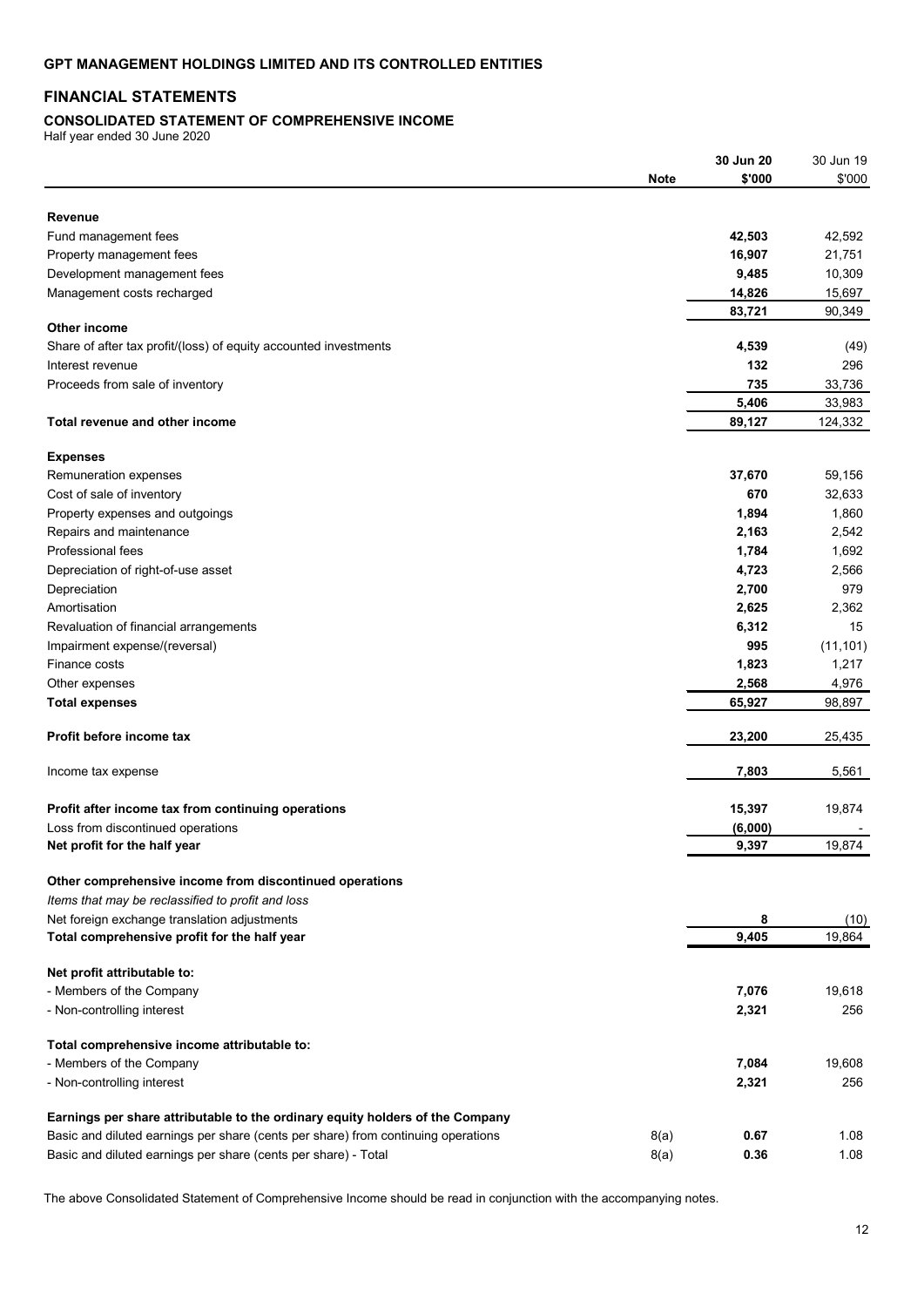### **CONSOLIDATED STATEMENT OF FINANCIAL POSITION**

At 30 June 2020

|                                              |                  | 30 Jun 20  | 31 Dec 19  |
|----------------------------------------------|------------------|------------|------------|
|                                              | <b>Note</b>      | \$'000     | \$'000     |
|                                              |                  |            |            |
| <b>ASSETS</b>                                |                  |            |            |
| <b>Current assets</b>                        |                  |            |            |
| Cash and cash equivalents                    |                  | 19,525     | 21,677     |
| Trade receivables                            |                  | 42,758     | 46,497     |
| Other receivables                            |                  | 1,535      | 160        |
| Current tax asset                            |                  | 6,032      | 2,163      |
| Inventories                                  | 4                | 6,369      | 9,403      |
| Prepayments                                  |                  | 2,154      | 3,220      |
| <b>Total current assets</b>                  |                  | 78,373     | 83,120     |
| <b>Non-current assets</b>                    |                  |            |            |
| Intangible assets                            | 3                | 41,052     | 35,344     |
| Property, plant and equipment                | 5                | 10,071     | 10,492     |
| Inventories                                  | 4                | 115,272    | 108,615    |
| Equity accounted investments                 | 2                | 25,955     | 21,367     |
| Right-of-use asset                           |                  | 54,805     | 59,533     |
| Deferred tax asset                           |                  | 8,512      | 19,576     |
| Other assets                                 | 6                | 8,059      | 8,673      |
| <b>Total non-current assets</b>              |                  | 263,726    | 263,600    |
| <b>Total assets</b>                          |                  | 342,099    | 346,720    |
|                                              |                  |            |            |
| <b>LIABILITIES</b>                           |                  |            |            |
| <b>Current liabilities</b>                   |                  |            |            |
| Payables                                     |                  | 16,380     | 36,168     |
| Provisions                                   |                  | 19,241     | 29,474     |
| <b>Borrowings</b>                            | 10               | 4,734      | 23,875     |
| Lease liabilities                            |                  | 8,433      | 8,040      |
| <b>Total current liabilities</b>             |                  | 48,788     | 97,557     |
|                                              |                  |            |            |
| <b>Non-current liabilities</b>               |                  |            |            |
| <b>Borrowings</b>                            | 10               | 111,516    | 61,654     |
| Provisions                                   |                  | 3,015      | 11,870     |
| Lease liabilities                            |                  | 51,058     | 55,344     |
| <b>Total non-current liabilities</b>         |                  | 165,589    | 128,868    |
| <b>Total liabilities</b>                     |                  | 214,377    | 226,425    |
| <b>Net assets</b>                            |                  | 127,722    | 120,295    |
| <b>EQUITY</b>                                |                  |            |            |
| Contributed equity                           | $\boldsymbol{7}$ | 331,974    | 331,974    |
| Reserves                                     |                  | 18,174     | 20,144     |
| <b>Accumulated losses</b>                    |                  | (241, 028) | (248, 104) |
| Total equity attributable to Company members |                  | 109,120    | 104,014    |
| Non-controlling interests                    |                  | 18,602     | 16,281     |
| <b>Total equity</b>                          |                  | 127,722    | 120,295    |
|                                              |                  |            |            |

The above Consolidated Statement of Financial Position should be read in conjunction with the accompanying notes.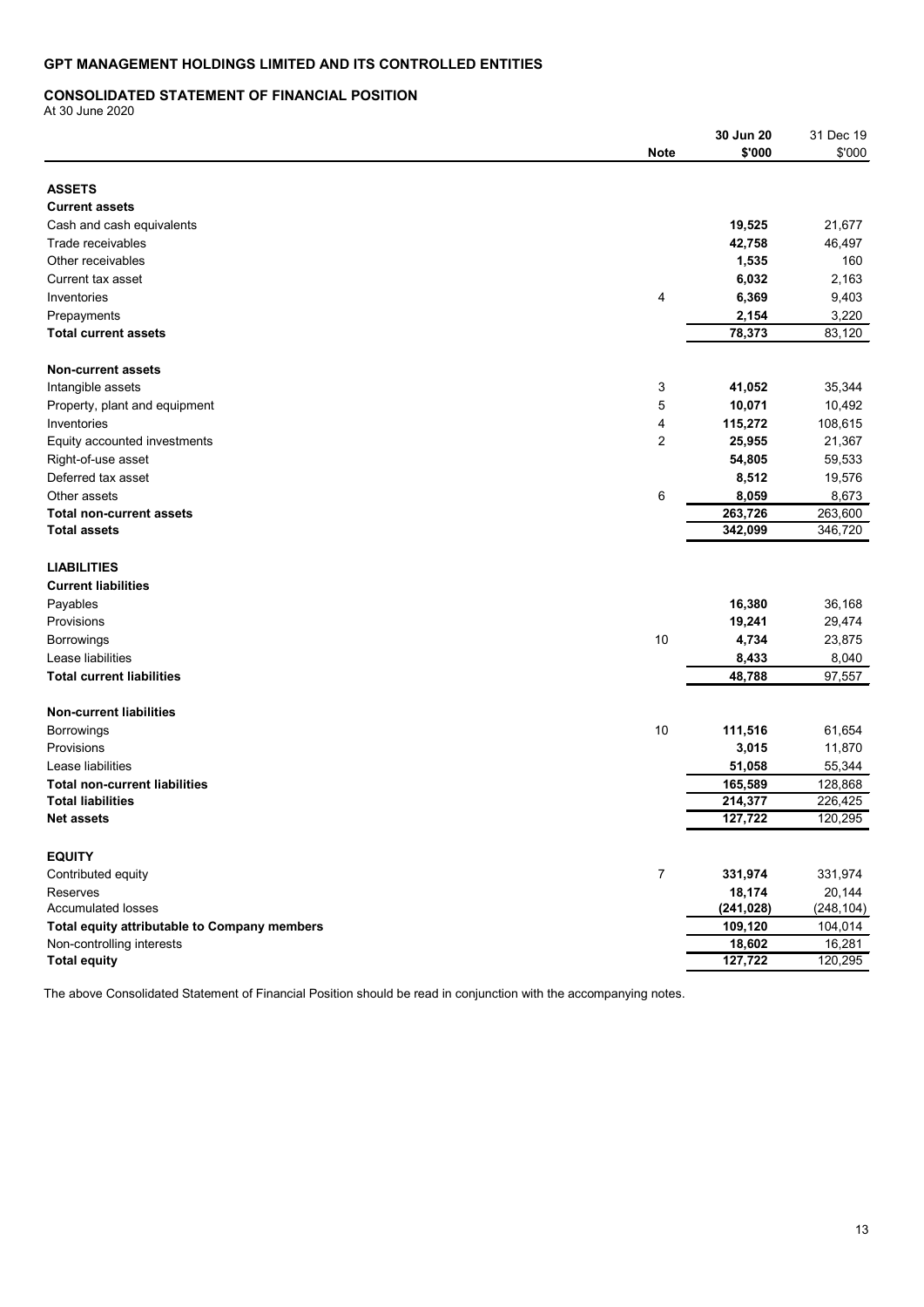### **CONSOLIDATED STATEMENT OF CHANGES IN EQUITY**

Half year ended 30 June 2020

|                                                                         |             |                          | Company         |                                                                          |              |             | Non-controlling interests |                          |              |
|-------------------------------------------------------------------------|-------------|--------------------------|-----------------|--------------------------------------------------------------------------|--------------|-------------|---------------------------|--------------------------|--------------|
|                                                                         |             | <b>Contributed</b>       | <b>Reserves</b> | Accumulated                                                              | <b>Total</b> | Contributed | <b>Accumulated</b>        | <b>Total</b>             | <b>Total</b> |
|                                                                         |             | equity                   |                 | losses                                                                   |              | equity      | losses                    |                          | equity       |
|                                                                         | <b>Note</b> | \$'000                   | \$'000          | \$'000                                                                   | \$'000       | \$'000      | \$'000                    | \$'000                   | \$'000       |
| <b>Equity attributable to Company Members</b>                           |             |                          |                 |                                                                          |              |             |                           |                          |              |
| At 1 January 2019                                                       |             | 325,855                  | 19,794          | (261, 848)                                                               | 83,801       | 21,172      | (5, 132)                  | 16,040                   | 99,841       |
| Foreign currency translation reserve                                    |             |                          | (10)            |                                                                          | (10)         |             |                           | $\overline{\phantom{a}}$ | (10)         |
| Other comprehensive income for the half year                            |             | $\overline{\phantom{a}}$ | (10)            | $\overline{\phantom{a}}$                                                 | (10)         |             |                           | $\blacksquare$           | (10)         |
| Profit for the half year                                                |             |                          |                 | 19,618                                                                   | 19,618       |             | 256                       | 256                      | 19,874       |
| Total comprehensive income for the half year                            |             |                          | (10)            | 19,618                                                                   | 19,608       |             | 256                       | 256                      | 19,864       |
| Transactions with Members in their capacity as Members                  |             |                          |                 |                                                                          |              |             |                           |                          |              |
| Issue of securities                                                     |             | 5,643                    |                 |                                                                          | 5,643        |             |                           |                          | 5,643        |
| Movement in employee incentive security scheme reserve net of tax       |             |                          | 709             |                                                                          | 709          |             |                           |                          | 709          |
| At 30 June 2019                                                         |             | 331,498                  | 20,493          | (242, 230)                                                               | 109,761      | 21,172      | (4,876)                   | 16,296                   | 126,057      |
| <b>Equity attributable to Company Members</b>                           |             |                          |                 |                                                                          |              |             |                           |                          |              |
| At 1 January 2020 <sup>(1)</sup>                                        |             | 331,974                  | 20,144          | (248, 104)                                                               | 104,014      | 21,172      | (4,891)                   | 16,281                   | 120,295      |
| Foreign currency translation reserve                                    |             |                          | 8               |                                                                          | 8            |             |                           |                          | 8            |
| Other comprehensive income for the half year                            |             |                          | 8               |                                                                          | 8            |             |                           |                          | -8           |
| Profit for the half year                                                |             |                          |                 | 7,076                                                                    | 7,076        |             | 2,321                     | 2,321                    | 9,397        |
| Total comprehensive income for the half year                            |             |                          | 8               | 7,076                                                                    | 7,084        |             | 2,321                     | 2,321                    | 9,405        |
| Transactions with Members in their capacity as Members                  |             |                          |                 |                                                                          |              |             |                           |                          |              |
| Movement in employee incentive security scheme reserve net of tax       |             |                          | (1,978)         |                                                                          | (1,978)      |             |                           |                          | (1,978)      |
| At 30 June 2020                                                         |             | 331,974                  | 18,174          | (241, 028)                                                               | 109,120      | 21,172      | (2,570)                   | 18,602                   | 127,722      |
| The Censelidated Entitude reserves and accumulated lesses heleness have |             |                          |                 | un the holopeen at 24 December 2040, please refer to pate 45 for details |              |             |                           |                          |              |

(1) The Consolidated Entity's reserves and accumulated losses balances have been updated from the balances at 31 December 2019, please refer to note 15 for details.

The above Consolidated Statement of Changes in Equity should be read in conjunction with the accompanying notes.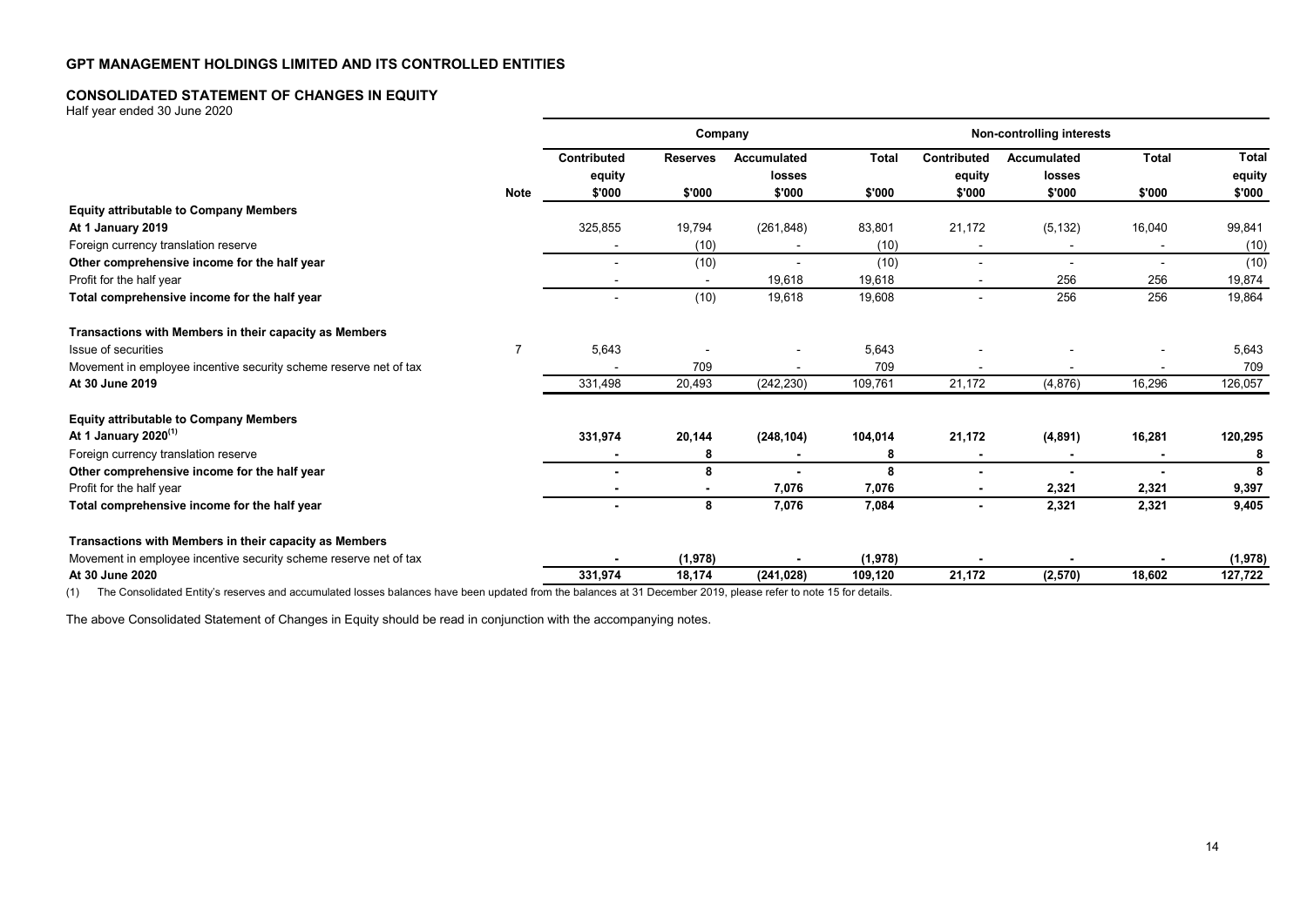### **CONSOLIDATED STATEMENT OF CASH FLOWS**

Half year ended 30 June 2020

|                                                             |      | 30 Jun 20  | 30 June 19 |
|-------------------------------------------------------------|------|------------|------------|
|                                                             | Note | \$'000     | \$'000     |
| Cash flows from operating activities                        |      |            |            |
| Receipts in the course of operations (inclusive of GST)     |      | 94,763     | 99,294     |
| Payments in the course of operations (inclusive of GST)     |      | (91, 076)  | (88,928)   |
| Proceeds from the sale of inventories                       |      | 735        | 33,736     |
| Payments for inventories                                    |      | (4,014)    | (7,938)    |
| Interest received                                           |      | 132        | 296        |
| Finance costs paid                                          |      | (1, 114)   | (1,246)    |
| Income taxes paid                                           |      | (2, 289)   | (6, 527)   |
| Net cash (outflows)/inflows from operating activities       | 11   | (2,863)    | 28,687     |
| Cash flows from investing activities                        |      |            |            |
| Payments for property, plant and equipment                  |      | (2,312)    | (470)      |
| Payments for intangibles                                    |      | (10, 395)  | (2,881)    |
| Net cash outflows from investing activities                 |      | (12, 707)  | (3, 351)   |
| Cash flows from financing activities                        |      |            |            |
| Repayment of related party borrowings                       |      | (129, 339) | (97, 522)  |
| Proceeds from related party borrowings                      |      | 146,579    | 92,587     |
| Repayments of borrowings                                    |      | (169)      | (10, 552)  |
| Proceeds from borrowings                                    |      | 236        | 2,711      |
| Principal elements of lease payments                        |      | (3,889)    | (3, 583)   |
| Net cash inflows/(outflows) from financing activities       |      | 13,418     | (16, 359)  |
| Net cash (decrease)/increase in cash and cash equivalents   |      | (2, 152)   | 8,977      |
| Cash and cash equivalents at the beginning of the half year |      | 21,677     | 19,259     |
| Cash and cash equivalents at the end of the half year       |      | 19,525     | 28,236     |

The above Consolidated Statement of Cash Flows should be read in conjunction with the accompanying notes.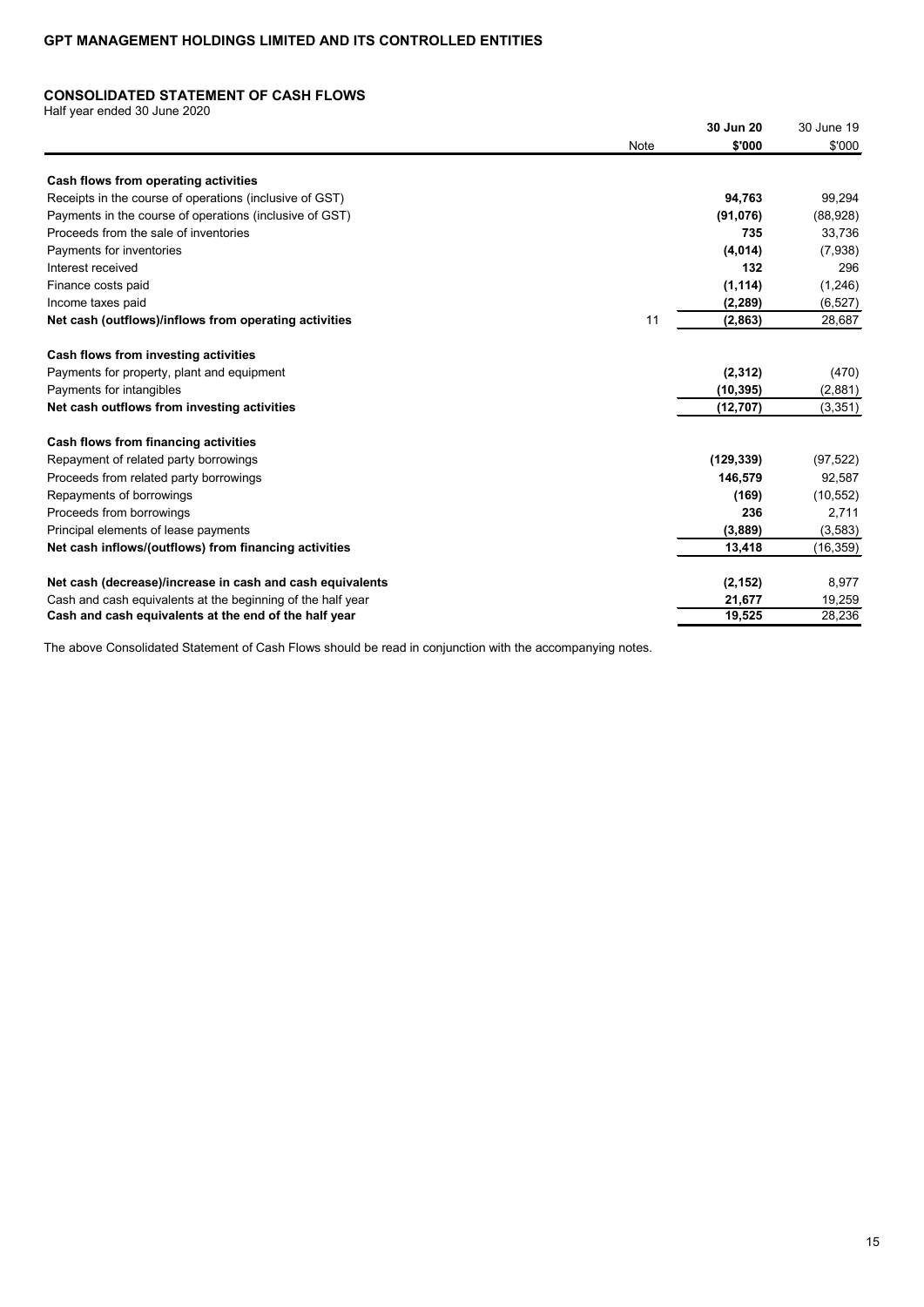#### **NOTES TO THE FINANCIAL STATEMENTS**

Half year ended 30 June 2020

These are the consolidated financial statements of GPT Management Holdings Limited and its controlled entities (the Consolidated Entity).

The notes to these financial statements have been organised into sections to help users find and understand the information they need to know. Additional information has also been provided where it is helpful to understand the Consolidated Entity's performance.

The notes to the financial statements are organised into the following sections:

**Note 1 - Result for the half year:** focuses on results and performance of the Consolidated Entity.

**Notes 2 to 6 - Operating assets:** provides information on the assets used to generate the Consolidated Entity's trading performance.

**Notes 7 to 10 - Capital structure:** outlines how the Consolidated Entity manages its capital structure and various financial risks.

**Notes 11 to 17 - Other disclosure items:** provides information on other items that must be disclosed to comply with Australian Accounting Standards and other regulatory pronouncements.

#### **Key judgements, estimates and assumptions**

In applying the Consolidated Entity's accounting policies, management have made a number of judgements, estimates and assumptions regarding future events.

The Consolidated Entity has assessed key judgements and estimates in light of COVID-19 and adjusted the underlying assumptions accordingly. Items marked with (\*) contain judgements and estimates which have been significantly impacted by COVID-19.

The following judgements and estimates have the potential to have a material impact on the financial statements:

| Area of judgements and estimates           | <b>Assumptions underlying</b>                              | <b>Note</b> |
|--------------------------------------------|------------------------------------------------------------|-------------|
| Investment in equity accounted investments | Assessment of control versus disclosure guidance           |             |
| Management rights with indefinite life     | Impairment trigger and recoverable amounts                 |             |
| IT development and software*               | Impairment trigger and recoverable amounts                 |             |
| Inventories                                | Lower of cost and net realisable value                     |             |
| Property, plant and equipment              | Useful life                                                |             |
| Investment in financial assets             | Fair value                                                 | 14          |
| Lease liabilities                          | Lease term and incremental borrowing rate                  | 16          |
| Deferred tax assets                        | Recoverability                                             | 16          |
| Security based payments*                   | Fair value                                                 | 16          |
| Provisions                                 | Estimates of future obligations and probability of outflow | 16          |

### **RESULT FOR THE HALF YEAR**

#### **1. SEGMENT INFORMATION**

The chief operating decision makers monitor the performance of the business in a manner consistent with that of the financial report. Refer to the Consolidated Statement of Comprehensive Income for the segment financial performance and the Consolidated Statement of Financial Position for the total assets and liabilities.

### **OPERATING ASSETS**

### **2. EQUITY ACCOUNTED INVESTMENTS**

|                                                       |                           |                           |             | 30 Jun 20 | 31 Dec 19 |
|-------------------------------------------------------|---------------------------|---------------------------|-------------|-----------|-----------|
|                                                       |                           |                           | <b>Note</b> | \$'000    | \$'000    |
|                                                       |                           |                           |             |           |           |
| Investments in joint ventures                         |                           |                           | (i)         | 15,954    | 11,366    |
| Investments in associates                             |                           |                           | (ii)        | 10,001    | 10,001    |
| <b>Total equity accounted investments</b>             |                           |                           |             | 25,955    | 21,367    |
| Details of equity accounted investments               |                           |                           |             |           |           |
| <b>Name</b>                                           | <b>Principal activity</b> | <b>Ownership interest</b> |             |           |           |
|                                                       |                           | 30 Jun 20                 | 31 Dec 19   | 30 Jun 20 | 31 Dec 19 |
|                                                       |                           | $\%$                      | %           | \$'000    | \$'000    |
| (i) Joint ventures                                    |                           |                           |             |           |           |
| Lendlease GPT (Rouse Hill) Pty Limited <sup>(1)</sup> | Property development      | 50.00                     | 50.00       | 15,954    | 11,366    |
| Total investment in joint ventures                    |                           |                           |             | 15,954    | 11,366    |
| (ii) Associates                                       |                           |                           |             |           |           |
| DPT Operator No. 1 Pty Limited                        | Management                | 91.67                     | 91.67       |           |           |
| DPT Operator No. 2 Pty Limited                        | Management                | 91.67                     | 91.67       |           |           |
| <b>GPT Funds Management Limited</b>                   | Funds management          | 100.00                    | 100.00      | 10,000    | 10,000    |
| Total investment in associates                        |                           |                           |             | 10,001    | 10,001    |

(1) The entity has a 30 June balance date. The Consolidated Entity has a 50 per cent interest in Lendlease GPT (Rouse Hill) Pty Limited, a joint venture developing residential and commercial land at Rouse Hill, in partnership with Landcom and the NSW Department of Planning. The Consolidated Entity's interest is held through a subsidiary that is 52 per cent owned by the Consolidated Entity and 48 per cent owned by the Trust.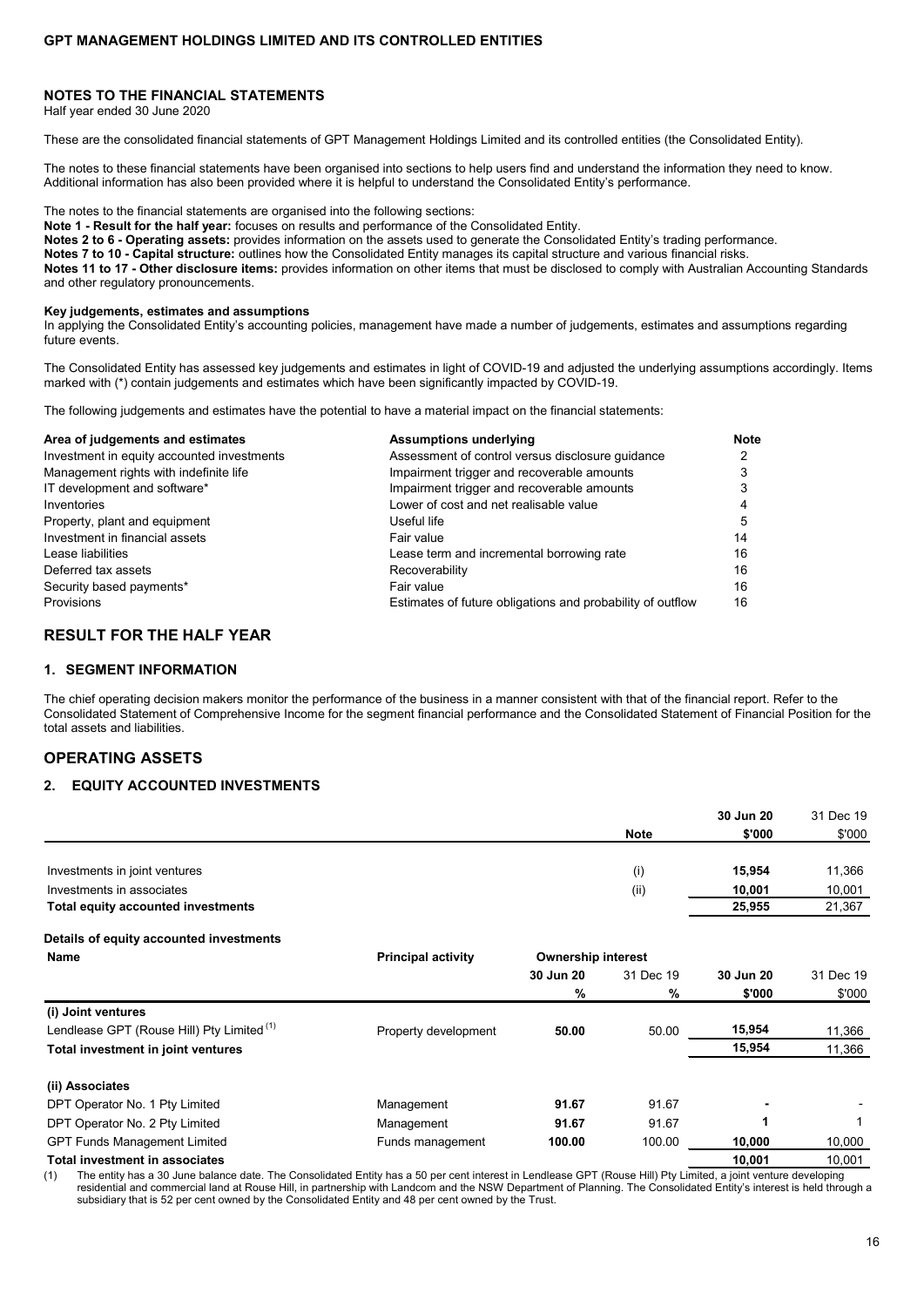#### **NOTES TO THE FINANCIAL STATEMENTS**

Half year ended 30 June 2020

### **3. INTANGIBLE ASSETS**

|                                         |           | IT development<br>Management<br>and software<br>rights | <b>Total</b> |
|-----------------------------------------|-----------|--------------------------------------------------------|--------------|
|                                         |           |                                                        |              |
|                                         | \$'000    | \$'000                                                 | \$'000       |
| Cost                                    |           |                                                        |              |
| At 1 January 2019                       | 55,825    | 64,338                                                 | 120,163      |
| <b>Additions</b>                        |           | 14,754                                                 | 14,754       |
| <b>Transfers</b>                        |           | 901                                                    | 901          |
| <b>Disposals</b>                        |           | (4, 720)                                               | (4, 720)     |
| At 31 December 2019                     | 55,825    | 75,273                                                 | 131,098      |
| <b>Additions</b>                        |           | 9,188                                                  | 9,188        |
| <b>Transfers</b>                        |           | (18)                                                   | (18)         |
| Disposal                                |           | (844)                                                  | (844)        |
| At 30 June 2020                         | 55,825    | 83,599                                                 | 139,424      |
| Accumulated amortisation and impairment |           |                                                        |              |
| At 1 January 2019                       | (45, 558) | (47, 806)                                              | (93, 364)    |
| Amortisation                            | (48)      | (4,907)                                                | (4,955)      |
| Impairment                              |           | (2, 155)                                               | (2, 155)     |
| Disposal                                |           | 4,720                                                  | 4,720        |
| At 31 December 2019                     | (45,606)  | (50, 148)                                              | (95, 754)    |
| Amortisation                            | (20)      | (2,605)                                                | (2,625)      |
| Impairment                              |           | (837)                                                  | (837)        |
| Disposal                                |           | 844                                                    | 844          |
| At 30 June 2020                         | (45, 626) | (52, 746)                                              | (98, 372)    |
| <b>Carrying amounts</b>                 |           |                                                        |              |
| At 31 December 2019                     | 10,219    | 25,125                                                 | 35,344       |
| At 30 June 2020                         | 10,199    | 30,853                                                 | 41,052       |

#### **Management Rights**

Management rights include property management and development management rights. Rights are initially measured at cost and rights with a definite life are subsequently amortised over their useful life.

For the management rights of Highpoint Shopping Centre, management considers the useful life as indefinite as there is no fixed term included in the management agreement. Therefore, the Consolidated Entity tests for impairment at balance date. Assets are impaired if the carrying value exceeds their recoverable amount. The recoverable amount is determined using a multiples approach. A range of multiples from 10-14x have been used in the calculation.

During the half year management tested all inputs in the fair value assessment of the management rights and have adjusted these inputs where they have been impacted by the COVID-19 pandemic. Based on this assessment management believes that the fair value of the management rights remains appropriate and no impairment is required.

#### **IT development and software**

Costs incurred in developing systems and acquiring software and licenses that will contribute future financial benefits are capitalised. These include external direct costs of materials and services and direct payroll and payroll related costs of employees' time spent on the project. Amortisation is calculated on a straightline basis over the length of time over which the benefits are expected to be received, generally ranging from 5 to 10 years.

IT development and software are assessed for impairment at each reporting date by evaluating if any impairment triggers exist. Where impairment triggers exist, management calculate the recoverable amount. The asset will be impaired if the carrying amount exceeds the recoverable amount. Critical judgements are made by management in setting appropriate impairment triggers and assumptions used to determine the recoverable amount.

Management have reviewed the impairment indicators for the half year, including the COVID-19 pandemic and have recorded an impairment where appropriate. Impairment has arisen as a result of capital management strategies employed as part of management's response to the COVID-19 pandemic where software development projects have either been cancelled or delayed. Management believe the carrying value reflects the recoverable amount.

#### **4. INVENTORIES**

|                                | 30 Jun 20<br>\$'000 | 31 Dec 19<br>\$'000 |
|--------------------------------|---------------------|---------------------|
| Development properties         | 6,369               | 9,403               |
| <b>Current inventories</b>     | 6,369               | 9,403               |
| Development properties         | 115,272             | 108,615             |
| <b>Non-current inventories</b> | 115.272             | 108,615             |
| <b>Total inventories</b>       | 121,641             | 118,018             |

Development properties held as inventory to be sold are stated at the lower of cost and net realisable value (NRV).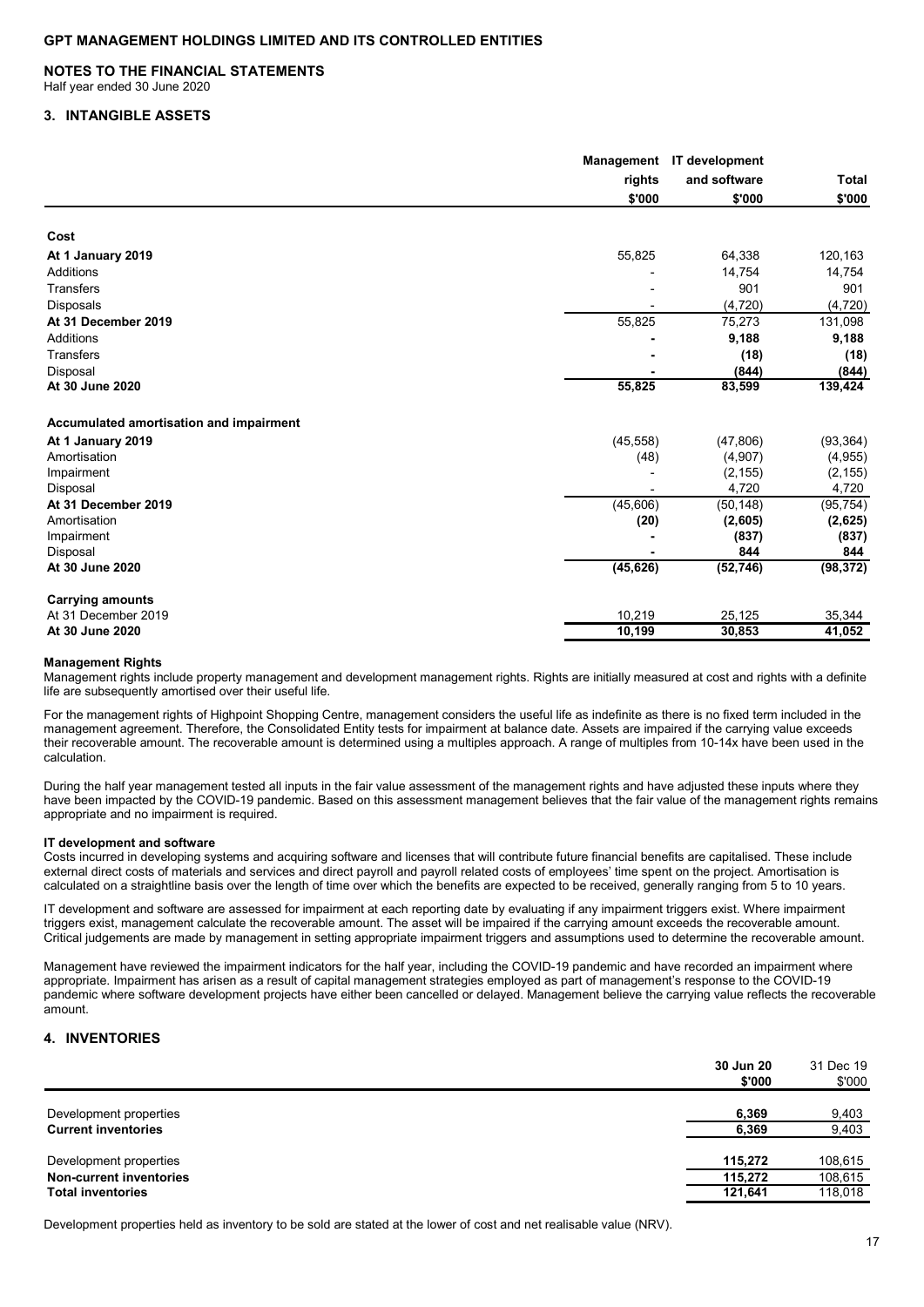#### **NOTES TO THE FINANCIAL STATEMENTS**

Half year ended 30 June 2020

#### **Cost**

Cost includes the cost of acquisition, development, finance costs and all other costs directly related to specific projects including an allocation of direct overhead expenses. Post completion of the development, finance costs and other holding charges are expensed as incurred.

#### **NRV**

The NRV is the estimated selling price in the ordinary course of business less estimated costs to sell. At each reporting date, management reviews these estimates by taking into consideration:

the most reliable evidence; and

• any events which confirm conditions existing at the period end and cause any fluctuations of selling price and costs to sell.

The amount of any inventories write down is recognised as an impairment expense in the Consolidated Statement of Comprehensive Income.

The Consolidated Entity completed net realisable value assessments for each development for the half year taking into account the impacts of the COVID-19 pandemic on these estimates and has compared the results to the cost of each development. As a result impairment expense of \$158,000 has been recognised in relation to Metroplex due to cost increases.

### **5. PROPERTY, PLANT AND EQUIPMENT**

|                                     | 30 Jun 20<br>\$'000 | 31 Dec 19<br>\$'000 |
|-------------------------------------|---------------------|---------------------|
| <b>Computers</b>                    |                     |                     |
| At cost                             | 18.190              | 16.013              |
| Less: accumulated depreciation      | (14, 110)           | (13,570)            |
| <b>Total computers</b>              | 4,080               | 2,443               |
| <b>Office fixtures and fittings</b> |                     |                     |
| At cost                             | 16.483              | 16,381              |
| Less: accumulated depreciation      | (10, 492)           | (8,332)             |
| Total office fixtures and fittings  | 5,991               | 8,049               |
| Total property, plant and equipment | 10,071              | 10,492              |

Reconciliations of the carrying amount of property, plant and equipment at the beginning and end of the financial period are set out below:

|                        |                  | Office<br>fixtures |         |  |
|------------------------|------------------|--------------------|---------|--|
|                        | <b>Computers</b> | & fittings         | Total   |  |
|                        | \$'000           | \$'000             | \$'000  |  |
| At 1 January 2019      |                  |                    |         |  |
| Opening carrying value | 2,694            | 9,967              | 12,661  |  |
| Additions              | 79               | 676                | 755     |  |
| <b>Transfers</b>       | 926              | (1,827)            | (901)   |  |
| Depreciation           | (1, 256)         | (767)              | (2,023) |  |
| At 31 December 2019    | 2,443            | 8,049              | 10,492  |  |
| At 1 January 2020      |                  |                    |         |  |
| Opening carrying value | 2,443            | 8,049              | 10,492  |  |
| Additions              | 2,183            | 92                 | 2,275   |  |
| Disposals              | (14)             |                    | (14)    |  |
| <b>Transfers</b>       | 8                | 10                 | 18      |  |
| Depreciation           | (540)            | (2, 160)           | (2,700) |  |
| At 30 June 2020        | 4,080            | 5,991              | 10,071  |  |

During the half year there was a change in the estimated useful life of the property, plant and equipment assets related to the MLC Head Office fitout. As the MLC assets related to this fitout are no longer owned by the Group, management have determined that the end of the lease period, being 31 August 2025, is a more appropriate guide to determining the useful life for these assets. An adjustment has therefore been performed for all relevant assets to limit the useful life to 31 August 2025. This has resulted in an increase to depreciation of \$1,729,000 in the half year to 30 June 2020 and will result in higher depreciation expense to 2025 totalling \$984,000.

The Consolidated Entity has assessed the property plant and equipment for impairment indicators in light of the COVID-19 pandemic and do not believe there are any indicators that suggest the assets may be impaired.

#### **6. OTHER ASSETS**

|                                              | 30 Jun 20<br>\$'000 | 31 Dec 19<br>\$'000 |
|----------------------------------------------|---------------------|---------------------|
| Lease incentive asset                        | 374                 | 416                 |
| Investment in financial asset<br>Other asset | 3,772<br>3,913      | 4,394<br>3,863      |
| <b>Total other assets</b>                    | 8.059               | 8,673               |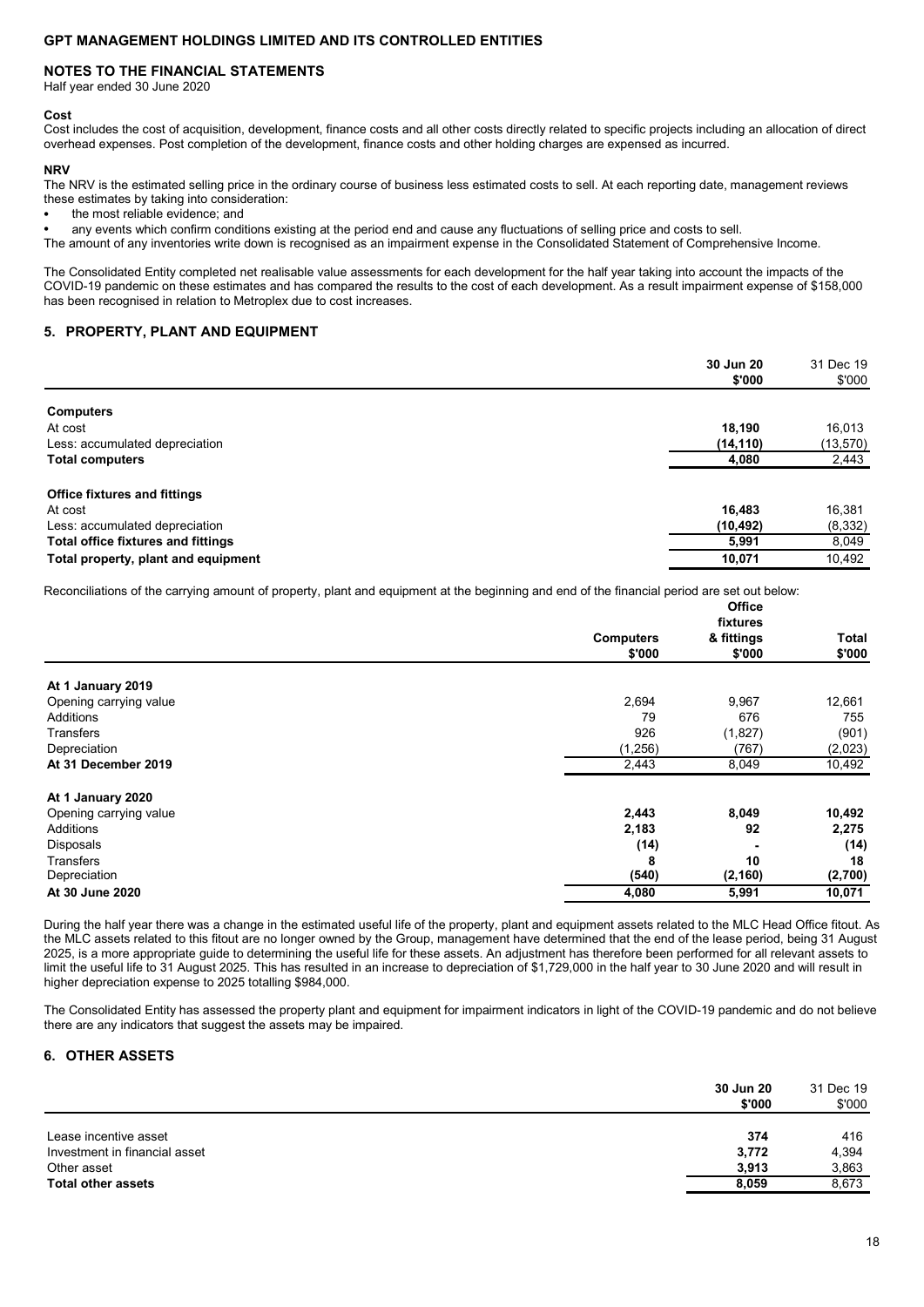### **NOTES TO THE FINANCIAL STATEMENTS**

Half year ended 30 June 2020

### **CAPITAL STRUCTURE**

**7. EQUITY**

|                                               | <b>Number</b> | \$'000  |
|-----------------------------------------------|---------------|---------|
| <b>Ordinary stapled securities</b>            |               |         |
| Opening securities on issue at 1 January 2019 | 1,804,890,426 | 325,855 |
| Securities issued - institutional placement   | 131,795,717   | 5.735   |
| Transaction costs                             |               | (92)    |
| Closing securities on issue at 30 June 2019   | 1,936,686,143 | 331,498 |
| Opening securities on issue at 1 January 2020 | 1,947,929,316 | 331,974 |
| Closing securities on issue at 30 June 2020   | 1,947,929,316 | 331,974 |
| <b>8. EARNINGS PER SHARE</b>                  |               |         |
| Basic and diluted earnings per share<br>(a)   |               |         |

### **30 Jun 20** 30 Jun 19 **Cents** Cents Basic and diluted earnings per share - profit from continuing operations **0.67** 1.08 Basic and diluted loss per share - loss from discontinued operations **(0.31)** - **Total basic and diluted earnings per share 1.08 1.08 1.08 1.08 1.08 1.08 1.08 1.08 1.08 1.08 1.08 1.08 1.08 1.08 1.08 1.08 1.08 1.08 1.08 1.08 1.08 1.08 1.08 1.08 1.08 1 (b) The profit used in the calculation of the basic and diluted earnings per share is as follows: 30 Jun 20** 30 Jun 19 **Profit reconciliation - basic and diluted <b>***s*<sup>1</sup>000 \$'000 \$'000 \$'000 \$'000 \$'000 \$'000 \$'000 \$'000 \$'000 \$'000 \$'000 \$'000 \$'000 \$'000 \$'000 \$'000 \$'000 \$'000 \$'000 \$'000 \$'000 \$'000 \$'000 \$'000 \$'000 \$'000 \$'000 \$'0 Profit from continuing operations **13,076** 19,618 Loss from discontinued operations **(6,000)** - Profit attributed to external non-controlling interest **2,321** 256 **9,397** 19,874

### **(c) WANOS**

The earnings and weighted average number of ordinary shares (WANOS) used in the calculations of basic and diluted earnings per ordinary share are as follows:

|                                                                              | 30 Jun 20 | 30 Jun 19 |
|------------------------------------------------------------------------------|-----------|-----------|
|                                                                              | Number of | Number of |
|                                                                              | shares    | shares    |
|                                                                              | '000s     | '000s     |
| WANOS used as denominator in calculating basic earnings per ordinary share   | 1.947.929 | 1.808.500 |
| Performance security rights (weighted average basis) $(1)$                   | Ω         | 1.758     |
| WANOS used as denominator in calculating diluted earnings per ordinary share | 1,947,938 | 1.810.258 |

(1) Performance security rights granted under the Long Term Incentive plan are only included in dilutive earnings per ordinary share where the performance hurdles are met as at the end of the half year.

#### **9. DIVIDENDS PAID AND PAYABLE**

No dividends have been paid or declared for the half year to 30 June 2020 (Jun 2019: nil).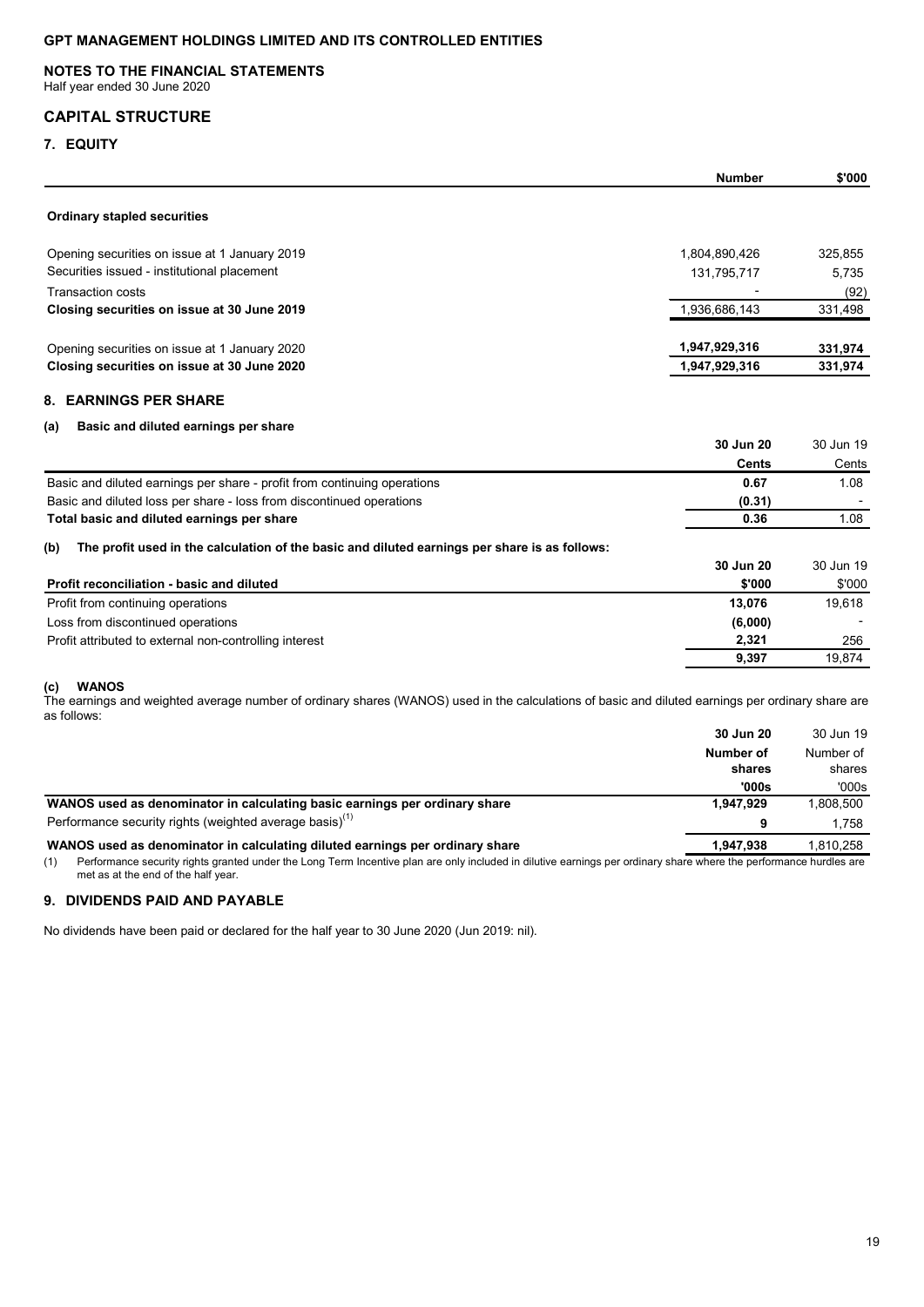### **NOTES TO THE FINANCIAL STATEMENTS**

Half year ended 30 June 2020

### **10. BORROWINGS**

|                                                                       | 30 Jun 20                                   |         | 31 Dec 19              |                                   |                           |
|-----------------------------------------------------------------------|---------------------------------------------|---------|------------------------|-----------------------------------|---------------------------|
|                                                                       | Carrying<br>amount <sup>(1)</sup><br>\$'000 |         | Fair<br>value $^{(2)}$ | Carrying<br>amount <sup>(1)</sup> | Fair value <sup>(2)</sup> |
|                                                                       |                                             | \$'000  | \$'000                 | \$'000                            |                           |
| Current borrowings at amortised cost - secured                        | 4,734                                       | 4,737   | 4,651                  | 4,670                             |                           |
| Current related party borrowings from GPT Trust at amortised cost     |                                             |         | 19,224                 | 19,224                            |                           |
| <b>Current borrowings</b>                                             | 4,734                                       | 4,737   | 23,875                 | 23,894                            |                           |
| Non-current borrowings from joint ventures at amortised cost          | 9.000                                       | 9,000   |                        |                                   |                           |
| Non-current related party borrowings from GPT Trust at amortised cost | 102,516                                     | 102,516 | 61,654                 | 61,654                            |                           |
| <b>Non-current borrowings</b>                                         | 111.516                                     | 111,516 | 61.654                 | 61,654                            |                           |
| <b>Total borrowings</b>                                               | 116,250                                     | 116,253 | 85,529                 | 85,548                            |                           |
|                                                                       |                                             |         |                        |                                   |                           |

(1) Including unamortised establishment costs.

 $\hat{q}(2)$  For the majority of borrowings, the carrying amount approximates its fair value. The fair value of fixed rate interest-bearing borrowings is estimated by discounting the future contractual cash flows at the current market interest rate curve. Excluding unamortised establishment costs.

The unsecured borrowings below have been provided by the Trust and its subsidiaries and are subject to limited recourse. These have been revalued to nil at 30 June 2020 (Dec 2019: nil) based on an adjusted working capital calculation, in accordance with the loan agreements.

- The amount outstanding on the loan facility to GPT Management Holdings Limited at 30 June 2020 is \$324,527,776 (Dec 2019: \$327,527,776). This facility expires on 31 December 2030.
- The amount outstanding on the loan facility to GPT International Pty Limited at 30 June 2020 is \$51,359,269 (Dec 2019: \$54,359,269). This facility expires on 12 June 2032.
- The amount outstanding on the loan facility to Voyages Hotels & Resorts (Loan 1) at 30 June 2020 is \$8,347,082 (Dec 2019: \$11,347,082). This facility expires on 3 January 2035.
- The amount outstanding on the loan facility to Voyages Hotels & Resorts (Loan 2) at 30 June 2020 is \$23,683,609 (Dec 2019: \$26,683,609). This facility expires on 30 June 2032.

No interest is payable in connection with the above loans from 3 September 2015. The loans are non-revolving interest free borrowings that are revalued each reporting date in accordance with accounting standards.

The maturity profile of borrowings is provided below:

|                                                                 | <b>Total</b><br>facility $^{(1)}$<br>\$'000 | <b>Used</b>                 | <b>Unused</b><br>facility<br>\$'000 |
|-----------------------------------------------------------------|---------------------------------------------|-----------------------------|-------------------------------------|
|                                                                 |                                             | facility $^{(1)}$<br>\$'000 |                                     |
|                                                                 |                                             |                             |                                     |
|                                                                 |                                             |                             |                                     |
| Due within one year                                             | 4.816                                       | 4,737                       | 79                                  |
| Due between one and five years                                  | 131,700                                     | 60,172                      | 71,528                              |
| Due after five years                                            | 489,918                                     | 459,262                     | 30,656                              |
|                                                                 | 626,434                                     | 524,171                     | 102,263                             |
| Cash and cash equivalents                                       |                                             |                             | 19,525                              |
| Total financing resources available at the end of the half year |                                             |                             | 121,788                             |

(1) Excludes unamortised establishment costs.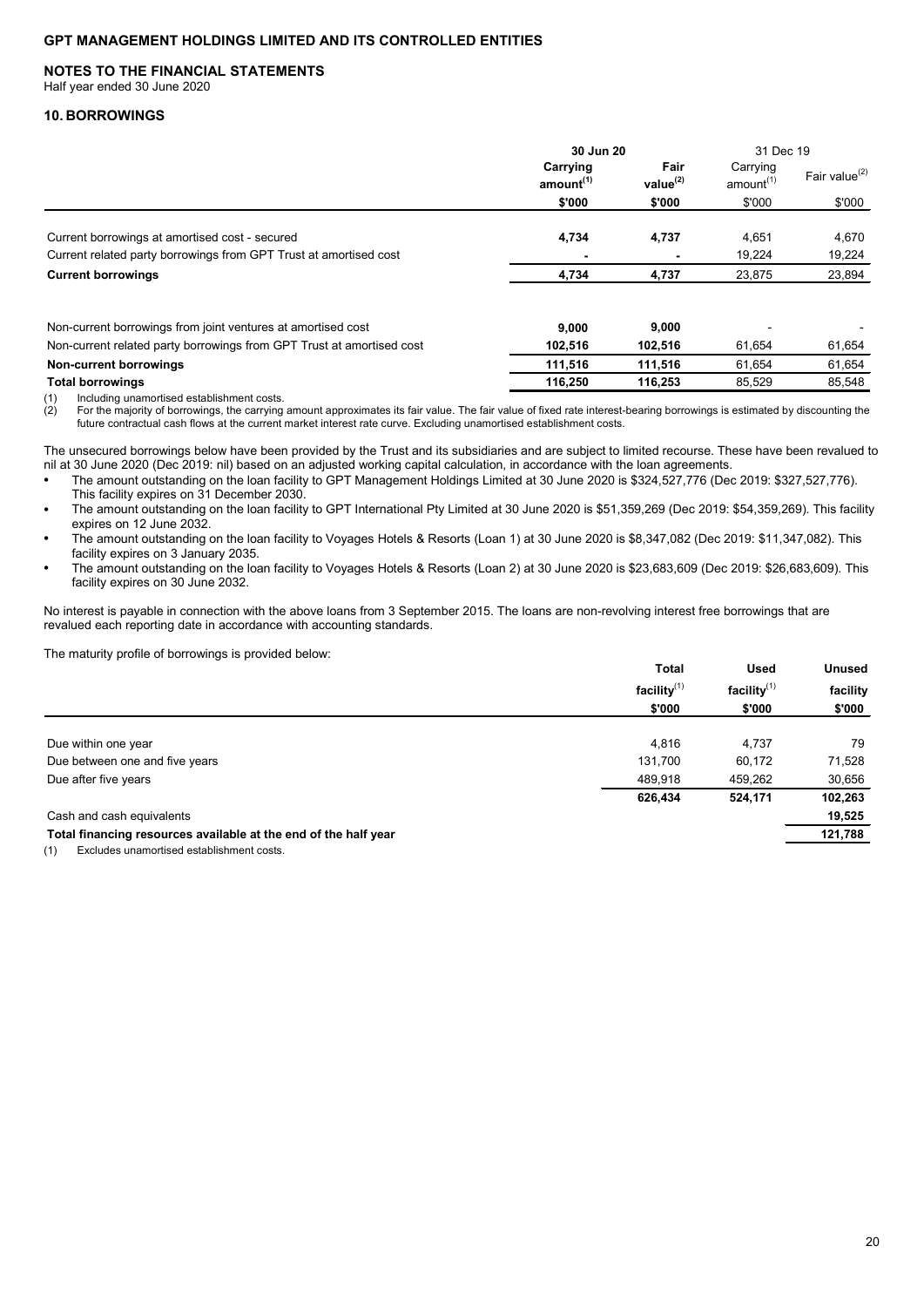### **NOTES TO THE FINANCIAL STATEMENTS**

Half year ended 30 June 2020

### **OTHER DISCLOSURE ITEMS**

### **11. CASH FLOW INFORMATION**

Reconciliation of net profit after income tax to net cash inflows from operating activities:

|                                                                                         | 30 Jun 20 | 30 June 19 |
|-----------------------------------------------------------------------------------------|-----------|------------|
|                                                                                         | \$'000    | \$'000     |
|                                                                                         |           |            |
| Net profit for the year                                                                 | 9,397     | 19,874     |
| Share of after tax (profit)/loss of equity accounted investments (net of distributions) | (4, 539)  | 49         |
| Impairment expense/(reversal)                                                           | 995       | (11, 101)  |
| Non-cash employee benefits - security based payments                                    | (4,884)   | 7,663      |
| Fair value movement of investment in Trust                                              | 312       | 15         |
| Interest capitalised                                                                    | (846)     | (2,785)    |
| Amortisation of rental abatement                                                        | 113       | 162        |
| Depreciation expense                                                                    | 2,700     | 979        |
| Depreciation of right-of-use asset                                                      | 4,723     | 2,566      |
| Amortisation expense                                                                    | 2,625     | 2,362      |
| Amortisation of deferred acquisition costs                                              |           | 327        |
| Finance costs                                                                           | 2,481     | 2,125      |
| Revaluation of financial arrangements                                                   | 12,000    |            |
| Profit on sale of inventory                                                             | (65)      | (1, 103)   |
| Payments for inventories                                                                | (4,014)   | (7,938)    |
| Proceeds from inventories                                                               | 735       | 33,736     |
| Decrease/(increase) in operating assets                                                 | 10,895    | (631)      |
| Decrease in operating liabilities                                                       | (34, 500) | (18,989)   |
| Other                                                                                   | (991)     | 1,376      |
| Net cash (outflows)/inflows from operating activities                                   | (2,863)   | 28,687     |
|                                                                                         |           |            |

#### **12. COMMITMENTS**

#### **(a) Capital expenditure commitments**

Capital expenditure commitments at 30 June 2020 were \$2,622,000 (Dec 2019: \$3,924,000).

#### **(b) Commitments relating to equity accounted investments**

| \$'000<br>Capital expenditure commitments            |    |        |
|------------------------------------------------------|----|--------|
|                                                      |    | \$'000 |
|                                                      | 60 | 334    |
| 60<br>Total joint venture and associates commitments |    | 334    |

The capital expenditure commitments in the Consolidated Entity's equity accounted investments at 30 June 2020 relate to Lendlease GPT (Rouse Hill) Pty Limited (Dec 2019: Lendlease GPT (Rouse Hill) Pty Limited).

### **13. CONTINGENT LIABILITIES**

A contingent liability is a liability that is not sufficiently certain to qualify for recognition as a provision where uncertainty may exist regarding the outcome of future events.

GPT Management Holdings Ltd has provided guarantees over GPT RE Limited as responsible entity of the Trust's obligations under the note purchase and guarantee agreements in relation to US Private Placement issuances totalling US\$1,205,000,000 and A\$65,000,000 until July 2034.

Apart from the matter referred to above, there are no other material contingent liabilities at reporting date.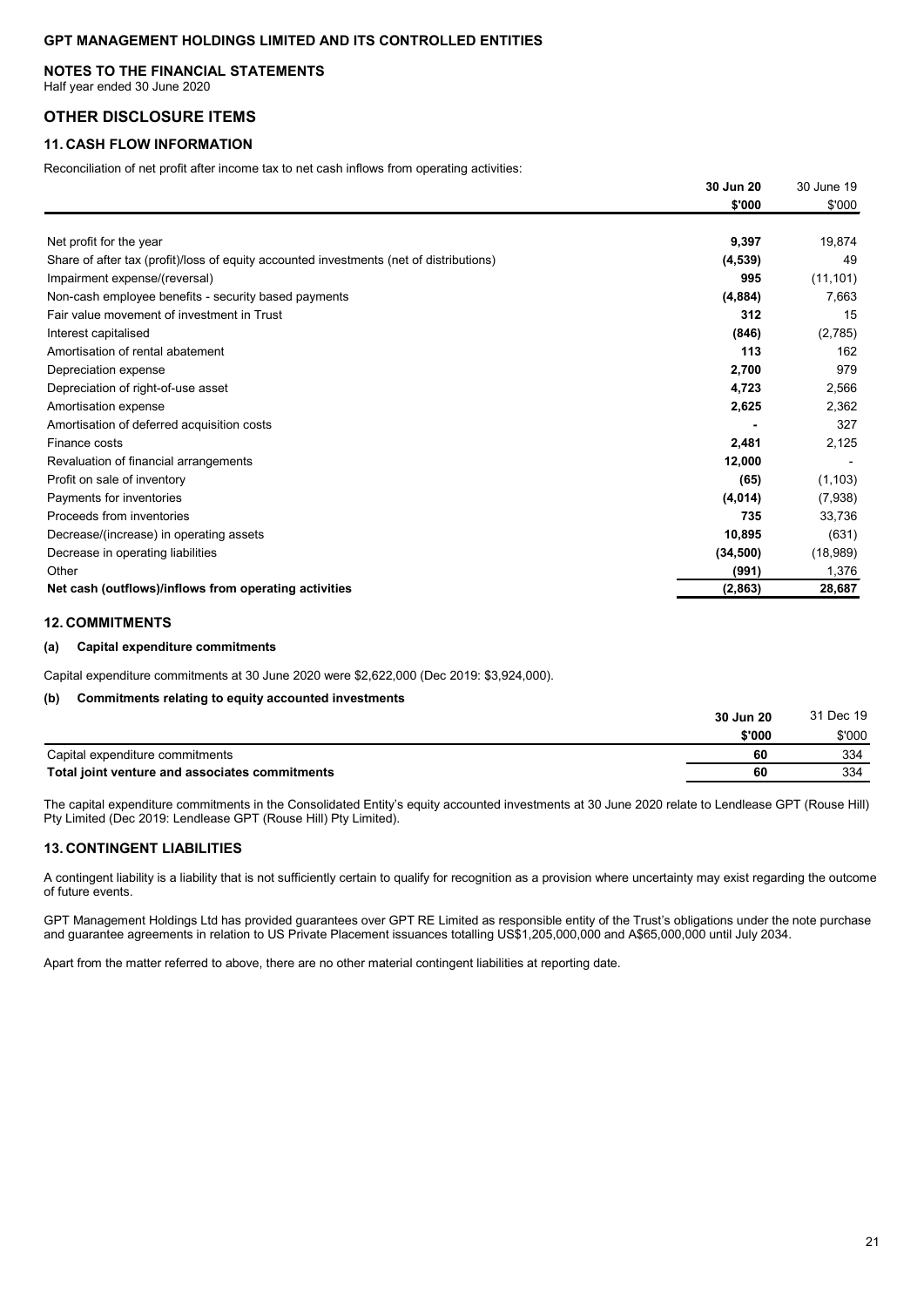#### **NOTES TO THE FINANCIAL STATEMENTS**

Half year ended 30 June 2020

#### **14. FAIR VALUE DISCLOSURES**

Information about how the fair value of financial instruments is calculated and other information required by the accounting standards, including the valuation process and critical assumptions underlying the valuations are disclosed below.

#### **(a) Fair value measurement, valuation techniques and inputs**

|                                   | Fair value | Valuation    | <b>Classification</b>                     | Inputs used to     | Range of unobservable inputs      |           |
|-----------------------------------|------------|--------------|-------------------------------------------|--------------------|-----------------------------------|-----------|
| <b>Class of assets</b>            | hierarchy  | technique    | under AASB 9                              | measure fair value | 30 Jun 20                         | 31 Dec 19 |
| Investment in financial<br>assets | ∟evel 1    | Market price | Fair value through the<br>profit and loss | Market price       | Not applicable - observable input |           |

The different levels of the fair value hierarchy have been defined as follows:

Level 1 - quoted prices (unadjusted) in active markets for identical assets or liabilities.

Level 2 - inputs other than quoted prices included within Level 1 that are observable for the asset or liability, either directly (i.e. as prices) or indirectly (i.e. derived from prices).

Level 3 - inputs for the asset or liability that are not based on observable market data (unobservable inputs).

#### **15. REVISION OF PREVIOUSLY ISSUED FINANCIAL STATEMENTS**

During the period the Consolidated Entity identified an error in the 31 December 2019 financial statements relating to the fair value of the 2017 LTI performance rights.

This has been corrected by restating each of the affected financial statement items for the prior period as follows:

|                                                     | 31 Dec 19<br>Prior year | Increase /<br>(Decrease) | 31 Dec 19<br><b>Restated</b> |
|-----------------------------------------------------|-------------------------|--------------------------|------------------------------|
| (Extract)                                           | \$'000                  | \$'000                   | \$'000                       |
| <b>ASSETS</b>                                       |                         |                          |                              |
| <b>Non-current assets</b>                           |                         |                          |                              |
| Deferred tax asset                                  | 21,524                  | (1,948)                  | 19,576                       |
| <b>Total non-current assets</b>                     | 265,548                 | (1,948)                  | 263,600                      |
| <b>Total assets</b>                                 | 348,668                 | (1,948)                  | 346,720                      |
| <b>LIABILITIES</b>                                  |                         |                          |                              |
| <b>Current liabilities</b>                          |                         |                          |                              |
| Provisions                                          | 35,743                  | (6, 269)                 | 29,474                       |
| <b>Total current liabilities</b>                    | 103,826                 | (6, 269)                 | 97,557                       |
| <b>Total liabilities</b>                            | 232,694                 | (6, 269)                 | 226,425                      |
| <b>Net assets</b>                                   | 115,974                 | 4,321                    | 120,295                      |
| <b>EQUITY</b>                                       |                         |                          |                              |
| Reserves                                            | 20,243                  | (99)                     | 20,144                       |
| <b>Accumulated losses</b>                           | (252, 524)              | 4,420                    | (248, 104)                   |
| <b>Total equity attributable to Company members</b> | 99,693                  | 4,321                    | 104,014                      |
| <b>Total equity</b>                                 | 115,974                 | 4,321                    | 120,295                      |

There is no change to the 30 June 2019 comparative amounts shown in the Consolidated Statement of Comprehensive Income, Consolidated Statement of Changes in Equity and the Consolidated Statement of Cashflows.

#### **16. ACCOUNTING POLICIES, KEY JUDGEMENTS AND ESTIMATES**

#### **(a) Basis of preparation**

The general purpose financial report has been prepared:

- in accordance with the requirements of the Company's constitution, *Corporations Act 2001* and Australian Accounting Standards AASB 134 *Interim Financial Reporting;*
- in accordance with the recognition and measurement requirements of the International Financial Reporting Standards (IFRSs) adopted by the International Accounting Standards Board (IASB);
- on a going concern basis. The Consolidated Entity has prepared an assessment of its ability to continue as a going concern, taking into account all available information for a period of 12 months from the date of these financial statements. As set out in note 10, the Consolidated Entity has access to \$121,788,000 in cash and undrawn loan facilities and future cashflow assessments have been made, taking into consideration appropriate probability-weighted factors. The Consolidated Entity is confident in the belief that it will realise its assets and settle its liabilities and commitments in the normal course of business and for at least the amounts stated in the financial statements. (Refer to section (b) for further information);
- under the historical cost convention, as modified by the revaluation for financial assets and liabilities at fair value through the Consolidated Statement of Comprehensive Income;
- using consistent accounting policies and adjustments to bring into line any dissimilar accounting policies being adopted by the controlled entities, associates or joint ventures; and
- in Australian dollars with all values rounded to the nearest thousand dollars, in accordance with ASIC Corporations (Rounding in Financial/Directors' Reports) Instrument 2016/191, unless otherwise stated.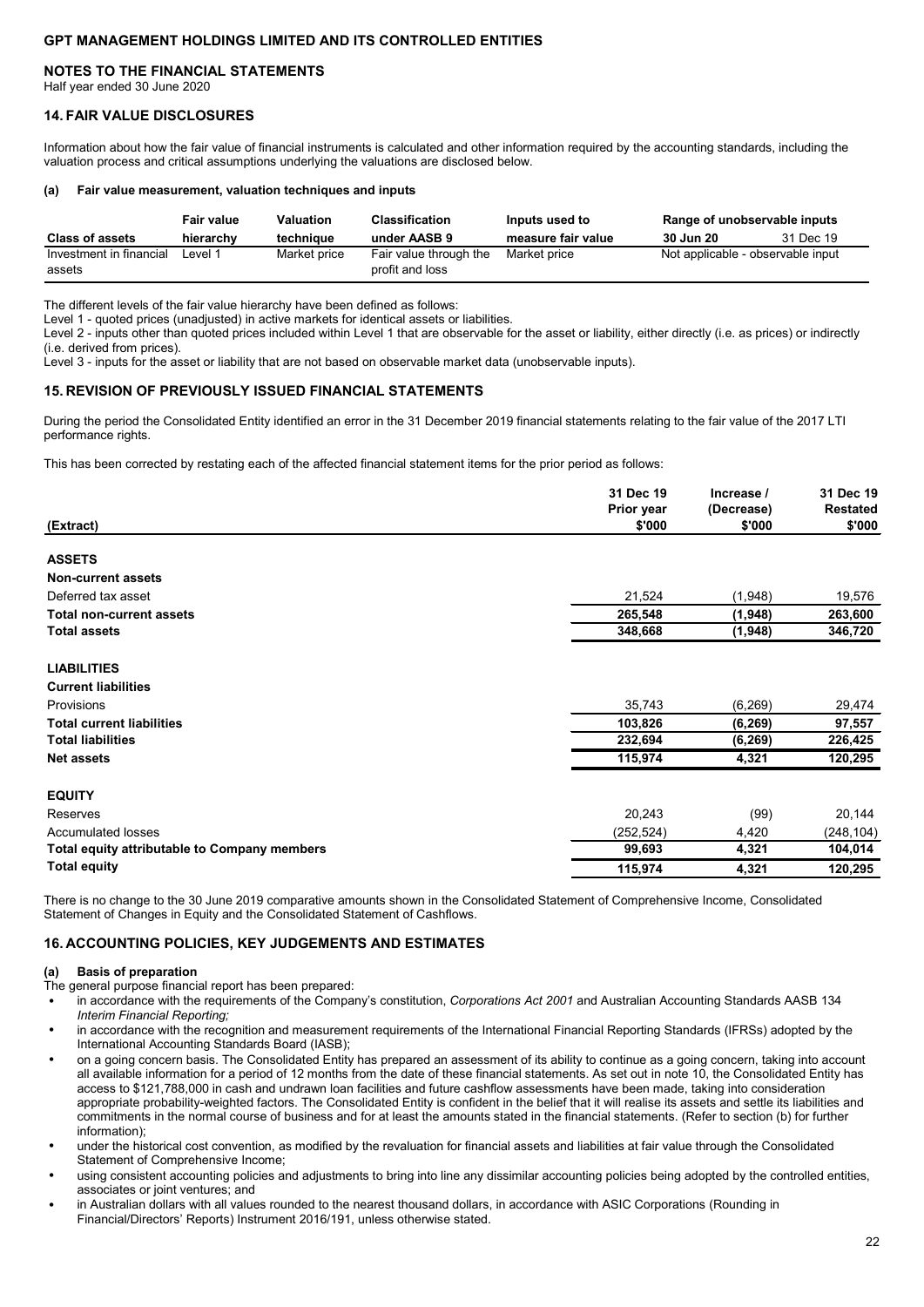#### **NOTES TO THE FINANCIAL STATEMENTS**

Half year ended 30 June 2020

This interim financial report does not include all the notes of the type normally included within the annual financial report. Therefore, it is recommended this report be read in conjunction with the annual financial report for the year ended 31 December 2019.

Comparatives in the Consolidated Statement of Comprehensive Income, Consolidated Statement of Financial Position and notes to the financial statements have been restated to the current year presentation. There was no effect on the profit for the half year.

The interim financial report was approved by the Board of Directors on 10 August 2020.

#### **(b) Going Concern**

The Consolidated Entity's financial position is highly dependent on the financial position of GPT given that the Consolidated Entity is funded through intercompany loans from GPT.

Due to the uncertainty created by COVID-19, GPT has performed additional procedures in relation to assessing going concern. GPT and the Consolidated Entity are of the opinion that they are able to meet their liabilities and commitments as and when they fall due for at least a period of 12 months from the reporting date. In reaching this position, GPT has taken into account the following factors:

- Available liquidity, through cash and undrawn facilities, of \$1,219.2 million;
- Weighted average debt expiry of 7.8 years, with \$4.7 million of debt due between the date of this report and 31 December 2021;
- Interest rate hedging level of 86 per cent over the next 12 months;
- Primary covenant gearing of 25.4 per cent, compared to a covenant level of 50.0 per cent;
- Interest cover ratio at 30 June 2020 of 6.0 times, compared to a covenant level of 2.0 times;
- Several scenarios have been evaluated assuming the impact of COVID-19 continues over differing time periods, stress testing operating cash flows and in all cases the Group expects to remain solvent; and
- Assessment of the financial position and analysis of GPT's covenants indicates that adequate levels of headroom remain for both the gearing and interest cover ratios in the scenarios prepared.

#### **(c) Significant accounting policies**

The accounting policies adopted are consistent with those of the previous financial year and corresponding interim reporting period with the exception of new and amended standards and interpretations commencing 1 January 2020 which have been adopted where applicable.

#### **(i) Revenue from contracts with customers**

Revenue is recognised over time if:

- the customer simultaneously receives and consumes the benefits as the entity performs;
- the customer controls the asset as the entity creates or enhances it; or
- the seller's performance does not create an asset for which the seller has an alternative use and there is a right to payment for performance to date.

Where the above criteria is not met, revenue is recognised at a point in time.

During the half year, in light of the COVID-19 pandemic, assistance in the form of membership fee waivers were provided to Space&Co members totalling \$715,000.

#### **(ii) Government grants**

The Consolidated Entity has received \$2,743,500 and has \$1,340,000 receivable under the Federal Government's Jobkeeper program. This has been accounted for as a government grant under AASB 120 *Accounting for Government Grants and Disclosure of Government Assistance*. The standard provides the option to present these amounts as income or as a reduction in employee benefits expense. The Consolidated Entity has elected to present these amounts as a reduction in employee benefits expense as this best reflects the underlying substance of the transaction for the Consolidated Entity.

#### **(iii) Trade receivables**

Receivables are initially recognised at fair value and subsequently at amortised cost using the effective interest rate method less any allowance under the 'expected credit loss' (ECL) model. The Consolidated Entity holds these financial assets in order to collect the contractual cash flows, and the contractual terms are solely payments of outstanding principal and interest on the principal amount outstanding. All loans and receivables with maturities greater than 12 months after the balance date are classified as non-current assets.

#### **Recoverability of receivables**

At each reporting date, the Consolidated Entity assesses whether financial assets carried at amortised cost are 'credit-impaired'. A financial asset is 'credit-impaired' when one or more events that have a detrimental impact on the estimated future cash flows of the financial asset is expected to occur.

The Consolidated Entity recognises loss allowances at an amount equal to lifetime ECL on trade and other receivables. Loss allowances for financial assets measured at amortised cost are deducted from the gross carrying amount of the assets.

Lifetime ECLs are the ECLs that result from all possible default events over the expected life of the trade receivable and are a probability-weighted estimate of credit losses. Credit losses are measured as the present value of all cash shortfalls (i.e. the difference between the cash flows due to the Consolidated Entity in accordance with the contract and the cash flows that the Consolidated Entity expects to receive). A default on trade receivables is when the counterparty fails to make contractual payments when they fall due and management determines that the debt is uncollectible.

COVID-19 has resulted in in the Consolidated Entity reviewing its methodology to determine an estimated lifetime ECL in the current period, with historical default percentages no longer the most appropriate means of predicting future default events. The Consolidated Entity has assessed the likelihood of defaults and debt forgiveness and there have been no changes to the ECL provision as a result of the COVID-19 pandemic.

Debts that are known to be uncollectable are written off when identified.

#### **(iv) Leases**

Lease liabilities are initially measured at the present value of the lease payments discounted using the interest rate implicit in the lease. If that rate cannot be determined, the Consolidated Entity's incremental borrowing rate is used. The incremental borrowing rate is calculated by interpolating or extrapolating secondary market yields on the Group's domestic medium term notes (MTNs) for a term equivalent to the lease. If there are no MTNs that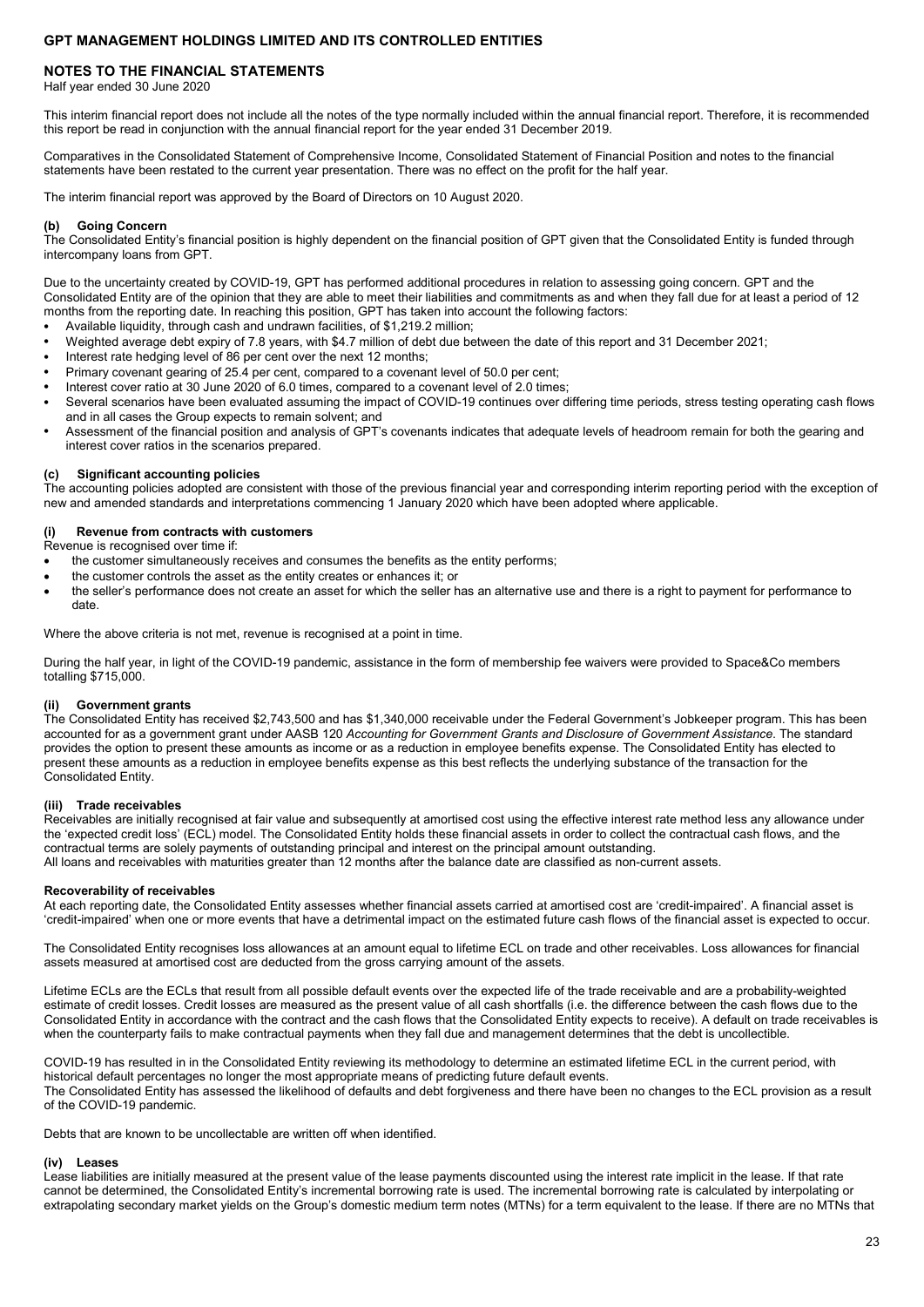### **NOTES TO THE FINANCIAL STATEMENTS**

Half year ended 30 June 2020

mature within a reasonable proximity of the lease term, indicative pricing of where the Group can price a new debt capital market issue for a comparative term will be used in the calculation.

Lease liabilities are subsequently measured by:

- increasing the carrying amount to reflect interest on the lease liabilities;
- reducing the carrying amount to reflect the lease payments made; and
- remeasuring the carrying amount to reflect any reassessment or lease modifications.

Interest on the lease liabilities and any variable lease payments not included in the measurement of the lease liabilities are recognised in the Consolidated Statement of Comprehensive Income in the period in which they relate. Interest on lease liabilities included in finance costs in the Consolidated Statement of Comprehensive Income totalled \$1,033,000 for the half year.

There have been no changes to the lease term or incremental borrowing rate used for the measurement of lease liabilities in light of the COVID-19 pandemic.

Right-of-use assets are measured at cost less depreciation and impairment and adjusted for any remeasurement of the lease liability. The cost of the asset include:

- the amount of the initial measurement of the lease liability;
- any lease payments made at or before the commencement date less any lease incentives received;
- any initial direct costs; and
- restoration costs.

Right-of-use assets are depreciated on a straight-line basis from the commencement date of the lease to the earlier of the end of the useful life of the right-of-use asset or the end of the lease term.

The Consolidated Entity determines the lease term as the non-cancellable period of a lease together with both:

- the periods covered by an option to extend the lease if it is reasonably certain to exercise that option; and
- periods covered by an option to terminate the lease if the lessee is reasonably certain not to exercise that option.

Management considers all the facts and circumstances that create an economic incentive to exercise an extension option or not exercise a termination option. This assessment is reviewed if a significant event or a significant change in circumstances occurs which affects this assessment and that is within the control of the lessee.

The Consolidated Entity tests right-of-use assets for impairment where there is an indicator that the asset may be impaired. An asset's carrying amount is written down immediately to its recoverable amount if the asset's carrying amount is greater than its estimated recoverable amount.

The Consolidated Entity has assessed the right-of-use assets for impairment indicators in light of the COVID-19 pandemic and do not believe there are any indicators that suggest the assets may be impaired.

The Consolidated Entity's right-of-use assets are all property leases.

#### **(v) Deferred tax**

Deferred income tax liabilities are recognised for all taxable temporary differences.

Deferred income tax assets are recognised for all deductible temporary differences, carried forward unused tax assets and unused tax losses, to the extent it is probable that taxable profit will be available to utilise them. The carrying amount of deferred income tax assets is reviewed and reduced to the extent that it is no longer probable that sufficient taxable profit will be available.

Deferred income tax assets and liabilities are measured at the tax rates that are expected to apply to the year when the asset is realised or the liability is settled, based on tax rates and tax laws that have been enacted or substantively enacted at the balance sheet date.

Deferred income tax is provided on temporary differences at the reporting date between accounting carrying amounts and the tax cost bases of assets and liabilities, other than for the following:

- Where taxable temporary differences relate to investments in subsidiaries, associates and interests in joint ventures:
	- Deferred tax liabilities are not recognised if the timing of the reversal of the temporary differences can be controlled and it is probable that the temporary differences will not reverse in the foreseeable future.
	- Deferred tax assets are not recognised if it is not probable that the temporary differences will reverse in the foreseeable future and taxable profit will not be available to utilise the temporary differences.

The Consolidated Entity has assessed the recoverability of the deferred tax in light of the COVID-19 pandemic and do not believe there are any changes required to the balances recognised.

#### **(vi) Security based payments**

The fair value of the performance rights is recognised as an employee benefit expense with a corresponding increase in the employee security scheme reserve in equity and employee benefits provision. Fair value is measured at each reporting period, recognised over the period from the grant date of the performance rights to the vesting date. Non-market vesting conditions are included in assumptions about the number of rights that are expected to be vested. At each reporting date, GPT revises its estimate of the number of performance rights that are expected to be exercisable and the employee benefit expense recognised each reporting period takes into account the most recent estimate. The impact of the revision to original estimates, if any, is recognised in the Consolidated Statement of Comprehensive Income with a corresponding adjustment to equity and employee benefits provision.

Fair value of the performance rights issued under LTI is determined using the Monte Carlo simulation and the Black Scholes methodologies. Fair value of the performance rights issued under DSTI is determined using the security price.

Management have assessed the number of rights that are expected to vest for the 2018 and 2019 LTI plans in relation to non-market vesting conditions (Total Return) as a result of the impacts of the COVID-19 pandemic and determined that no rights are expected to vest. This has decreased from December 2019 where the 2018 plan was expected to vest at 100% and the 2019 plan was expected to vest at 50% for non-market conditions, resulting in the reversal of prior period amortisation in the current period.

### **(vii) Provisions**

Provisions are recognised when:

• the Consolidated Entity has a present obligation (legal or constructive) as a result of a past event;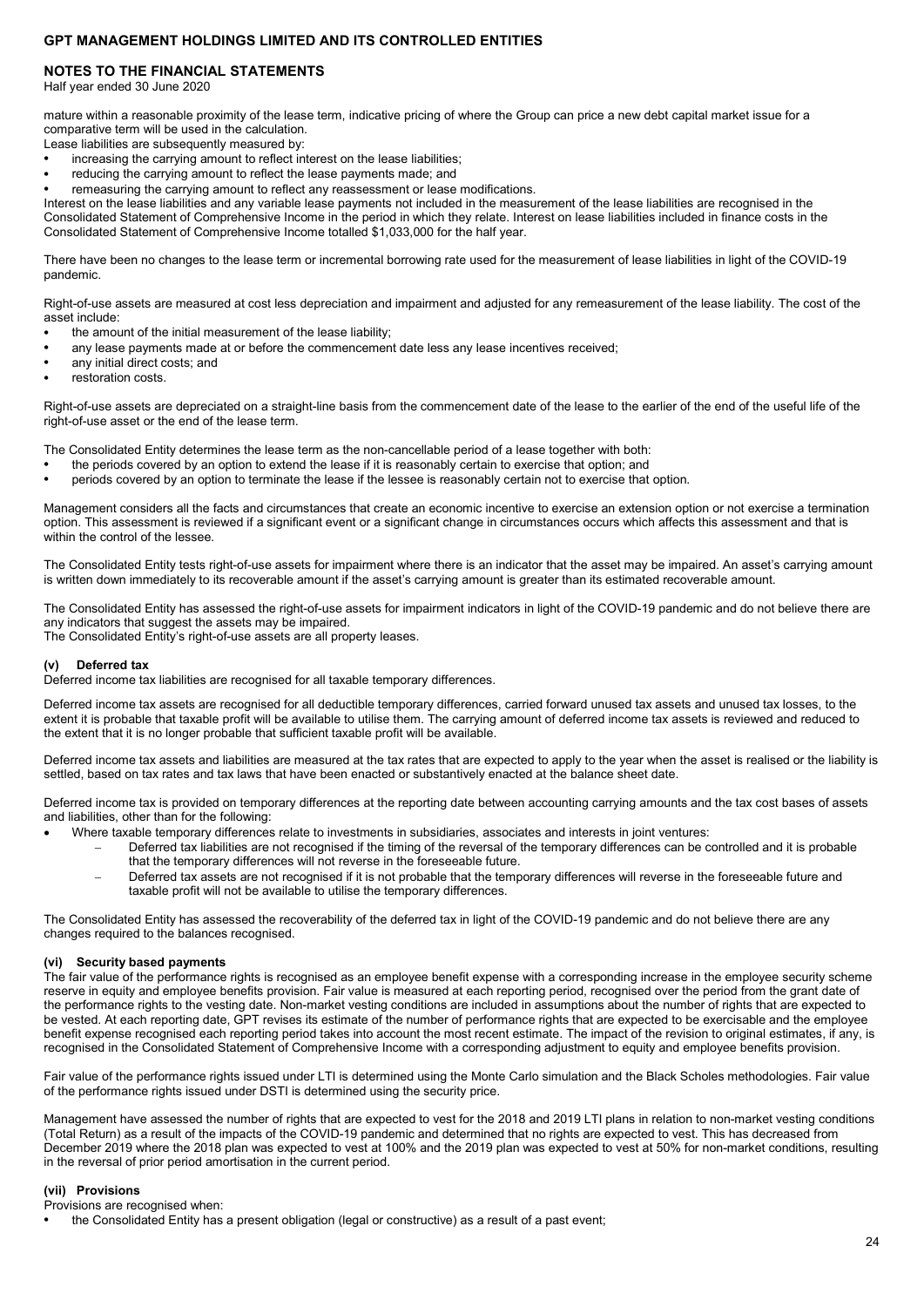#### **NOTES TO THE FINANCIAL STATEMENTS**

Half year ended 30 June 2020

- it is probable that resources will be expended to settle the obligation; and
- a reliable estimate can be made of the amount of the obligation.

At 30 June 2020 the balance of provisions reflect management's best estimate of the expenditure required to settle the obligations.

#### **(d) New and amended accounting standards and interpretations adopted from 1 January 2020**

There are no significant changes to the Consolidated Entity's financial performance and position as a result of the adoption of the new and amended accounting standards and interpretations effective for annual reporting periods beginning on or after 1 January 2020.

#### **(e) New accounting standards and interpretations issued but not yet adopted**

There are no new standards or amendments to standards relevant to the Consolidated Entity.

#### **17. EVENTS SUBSEQUENT TO REPORTING DATE**

The COVID-19 pandemic has created unprecedented economic and societal impacts and there remains significant uncertainty. In the event the COVID-19 impacts are more severe or prolonged than anticipated, this may have further adverse impacts to asset values and the operating result of the Consolidated Entity. At the reporting date a definitive assessment of the future effects of COVID-19 on the Consolidated Entity cannot be made, as the impact will depend on the magnitude and duration of the economic downturn, with the full range of possible effects unknown.

In July and August the Federal Government announced further fiscal stimulus measures including the extension of the JobKeeper and JobSeeker programs for a further six months through to March 2021. These stimulus measures will provide further support to businesses and individuals, and assist in offsetting the economic impacts of COVID-19. Given the revised eligibility requirements for the extended JobKeeper, the Consolidated Entity is not expecting to receive JobKeeper support beyond September 2020.

On 16 July 2020 an amendment to the loan agreement was signed with ANZ to extend the maturity date of the facility used to fund operations of the Metroplex joint venture. The termination date per the amended agreement has been extended by one year to 17 August 2021. The facility is held as a current liability at 30 June 2020 as the amended agreement was not signed prior to period end.

On 3 August 2020, the Victorian Government announced an initial six week period of stage four COVID-19 restrictions in Melbourne which creates further uncertainty for the Consolidated Entity's asset values and future operating results given 36% of the Group's assets, 45% of GWOF's assets and 72% of GWSCF's assets are located in Melbourne from which the Consolidated Entity derives income.

Other than the above, the Directors are not aware of any matter or circumstances occurring since 30 June 2020 that has significantly or may significantly affect the operations of the Consolidated Entity, the results of those operations or the state of affairs of the Consolidated Entity in the subsequent financial years.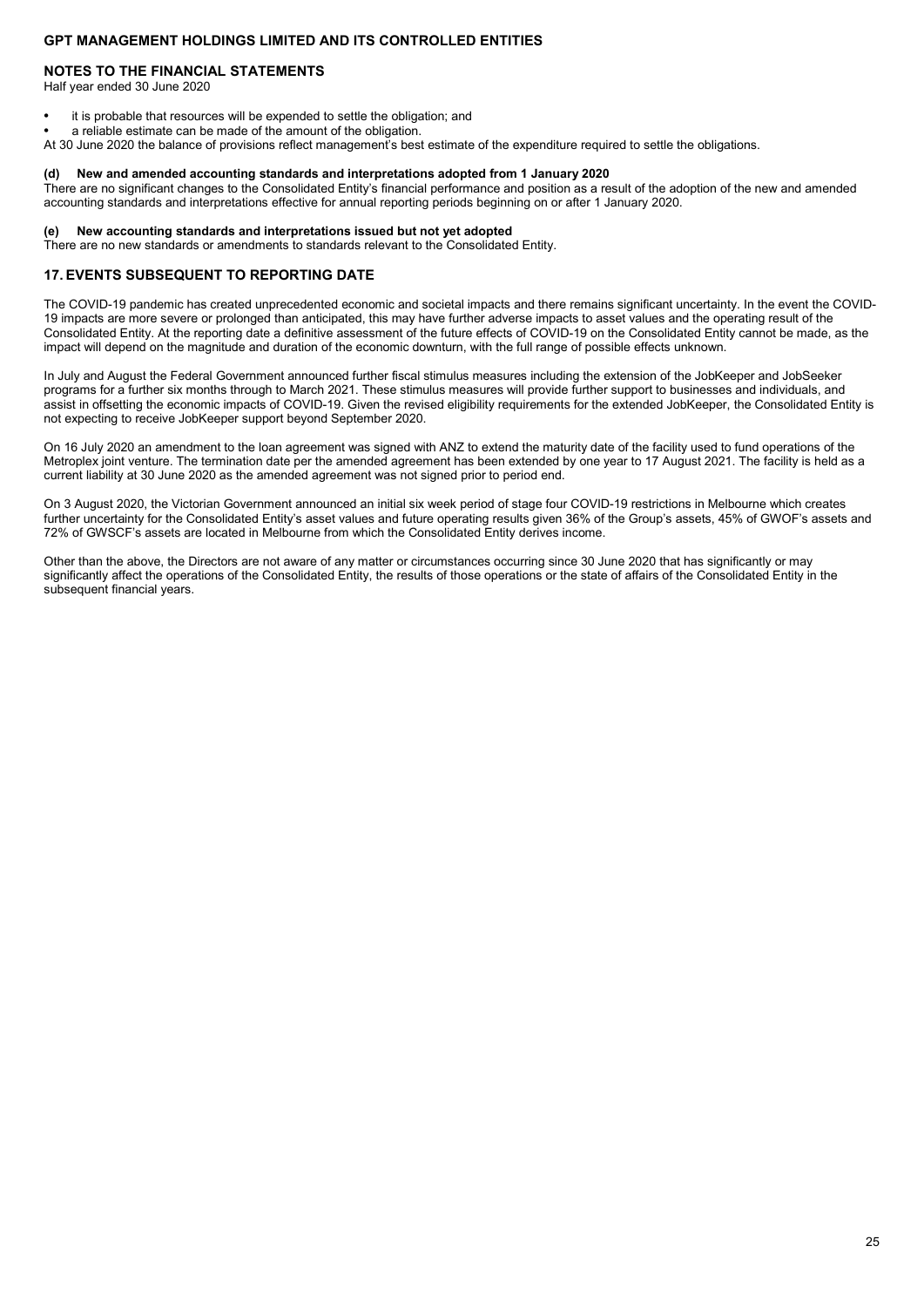### **DIRECTORS' DECLARATION**

Half year ended 30 June 2020

In the directors of GPT Management Holdings Limited's opinion:

- the consolidated financial statements and notes set out on pages 12 to 25 are in accordance with the Corporations Act 2001, including:  $(a)$ - complying with Australian Accounting Standard AASB 134 Interim Financial Reporting, the Corporations Regulations 2001 and other
	- mandatory professional reporting requirements; and - giving a true and fair view of the Consolidated Entity's financial position as at 30 June 2020 and of its performance for the half year ended on that date; and
- there are reasonable grounds to believe that the Consolidated Entity will be able to pay its debts as and when they become due and payable.  $(b)$

The Directors have been given the declarations by the Chief Executive Officer and Chief Financial Officer as required by Section 295A of the Corporations Act 2001.

This declaration is made in accordance with the resolution of the directors.

adde

Vickki McFadden Chairman

**GPT Management Holdings Limited** 

Sydney 10 August 2020

**Bob Johnston** Chief Executive Officer and Managing Director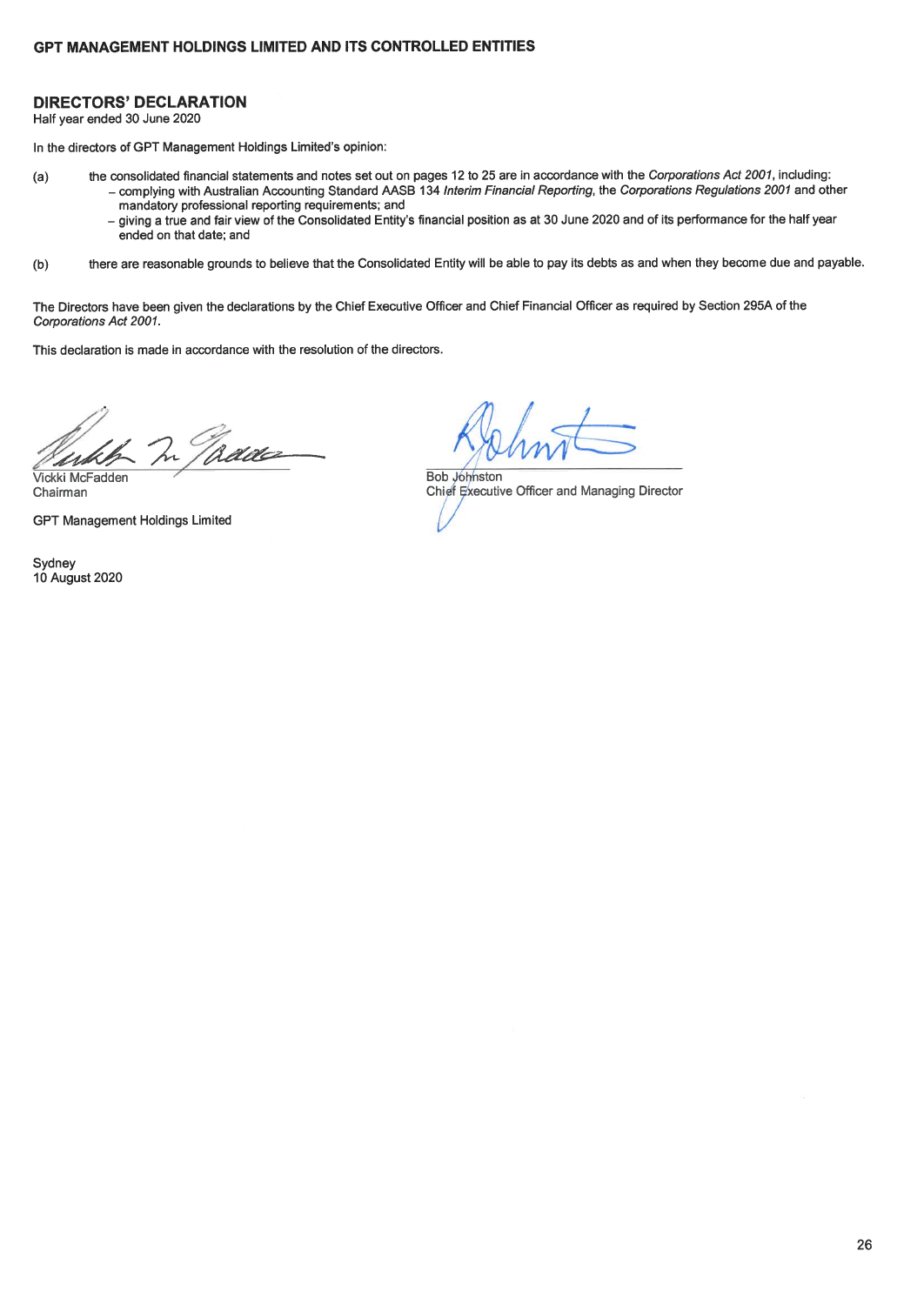

# **Independent auditor's review report to the members of GPT Management Holdings Limited**

## *Report on the half-year financial report*

We have reviewed the accompanying half-year financial report of GPT Management Holdings Limited (the Company) and the entities it controlled during the half-year (together the Group), which comprises the consolidated statement of financial position as at 30 June 2020, the consolidated statement of comprehensive income, consolidated statement of changes in equity and consolidated statement of cash flows for the half-year ended on that date, selected other explanatory notes and the directors' declaration for GPT Management Holdings Limited.

## *Directors' responsibility for the half-year financial report*

The directors of the Company are responsible for the preparation of the half-year financial report that gives a true and fair view in accordance with Australian Accounting Standards and the *Corporations Act 2001* and for such internal control as the directors determine is necessary to enable the preparation of the half-year financial report that gives a true and fair view and is free from material misstatement whether due to fraud or error.

## *Auditor's responsibility*

Our responsibility is to express a conclusion on the half-year financial report based on our review. We conducted our review in accordance with Australian Auditing Standard on Review Engagements ASRE 2410 *Review of a Financial Report Performed by the Independent Auditor of the Entity*, in order to state whether, on the basis of the procedures described, we have become aware of any matter that makes us believe that the half-year financial report is not in accordance with the *Corporations Act 2001* including giving a true and fair view of the Group's financial position as at 30 June 2020 and its performance for the half-year ended on that date; and complying with Accounting Standard AASB 134 *Interim Financial Reporting* and the *Corporations Regulations 2001*. As the auditor of GPT Management Holdings Limited, ASRE 2410 requires that we comply with the ethical requirements relevant to the audit of the annual financial report.

A review of a half-year financial report consists of making enquiries, primarily of persons responsible for financial and accounting matters, and applying analytical and other review procedures. A review is substantially less in scope than an audit conducted in accordance with Australian Auditing Standards and consequently does not enable us to obtain assurance that we would become aware of all significant matters that might be identified in an audit. Accordingly, we do not express an audit opinion.

## *Independence*

In conducting our review, we have complied with the independence requirements of the *Corporations Act 2001*.

### *PricewaterhouseCoopers, ABN 52 780 433 757*

*One International Towers Sydney, Watermans Quay, Barangaroo, GPO BOX 2650, SYDNEY NSW 2001 T: +61 2 8266 0000, F: +61 2 8266 9999, www.pwc.com.au Level 11, 1PSQ, 169 Macquarie Street, Parramatta NSW 2150, PO Box 1155 Parramatta NSW 2124 T: +61 2 9659 2476, F: +61 2 8266 9999, www.pwc.com.au* 

Liability limited by a scheme approved under Professional Standards Legislation. 27